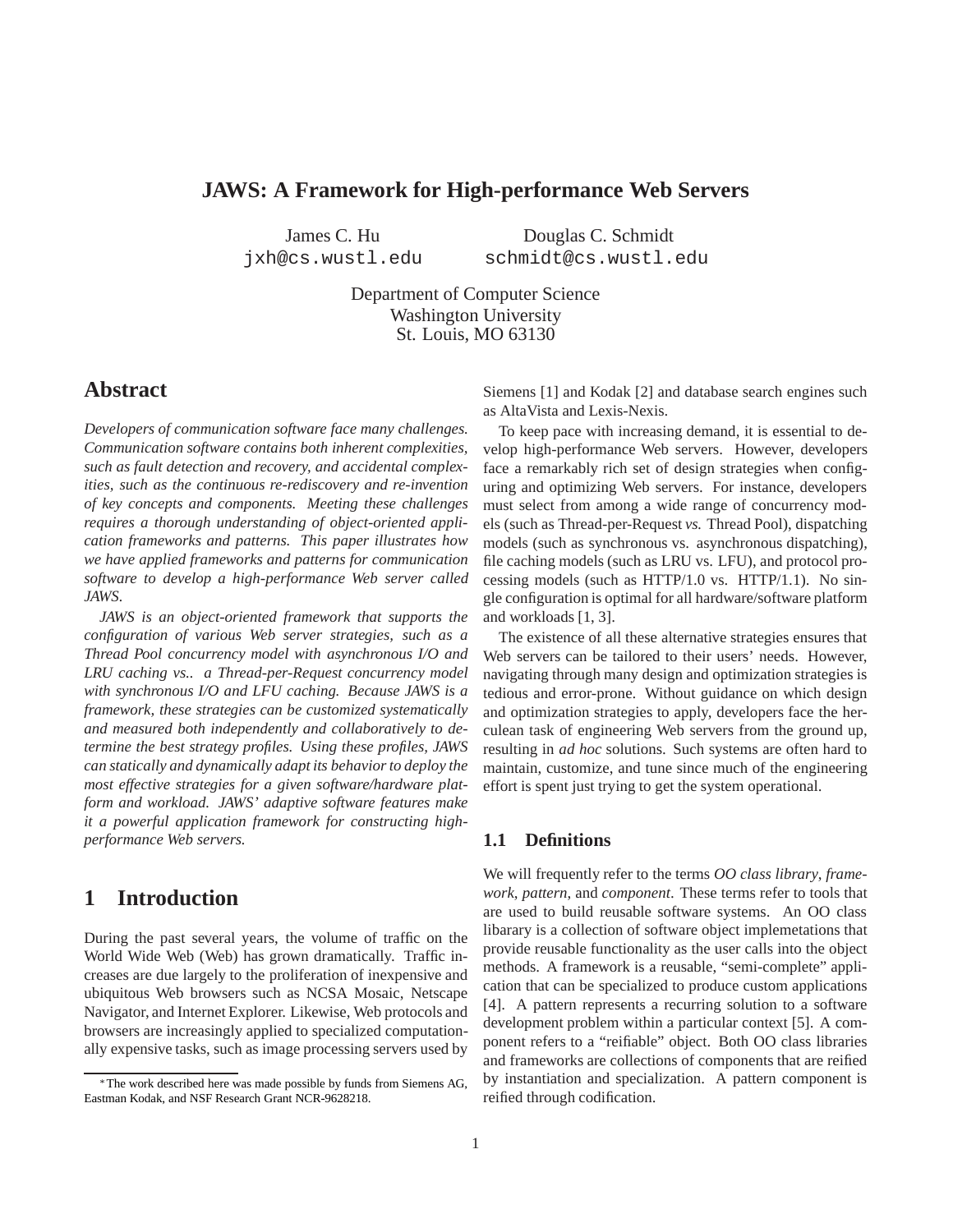## **1.2 Overview**

This paper illustrates how to produce flexible and efficient Web servers using OO *application frameworks* and *design patterns*. Patterns and frameworks can be applied synergistically to improve the efficiency and flexibility of Web servers. Patterns capture abstract designs and software architectures of high-performance and adaptive Web servers in a systematic and comprehensible format. Frameworks capture the concrete designs, algorithms, and implementations of Web servers in a particular programming language, such as C++ or Java. In contrast, *OO class libraries* provide the raw materials necessary to build applications, but no guidance as to how to put the pieces together.

This paper focuses on the patterns and framework components used to develop a high-performance Web server called JAWS [1, 3]. JAWS is both a Web server and a framework from which other types of servers can be built. The JAWS framework itself was developed using the ACE framework [6, 7]. The ACE framework reifies key patterns [5] in the domain of communication software. The framework and patterns in JAWS and ACE are representative of solutions that have been applied successfully to communication systems ranging from telecommunication system management [8] to enterprise medical imaging [2] and real-time avionics [9].

This paper is organized as follows: Section 2 presents an overview of patterns and frameworks and motivates the need for the type of communication software framework provided by JAWS; Section 3 illustrates how patterns and components can be applied to develop high-performance Web servers; Section 4 compares the performance of JAWS over high-speed ATM networks with other high-performance Web servers; and Section 5 presents concluding remarks.

# **2 Applying Patterns and Frameworks to Web Servers**

There is increasing demand for high-performance Web servers that can provide services and content to the growing number of Internet and intranet users. Developers of Web servers strive to build fast, scalable, and configurable systems. This task can be difficult, however, if care is not taken to avoid common traps and pitfalls, which include tedious and error-prone low-level programming details, lack of portability, and the wide range of design alternatives. This section presents a road-map to these hazards. We then describe how patterns and frameworks can be applied to avoid these hazards by allowing developers to leverage both design and code reuse.

## **2.1 Common Pitfalls of Developing Web Server Software**

Developers of Web servers confront recurring challenges that are largely independent of their specific application requirements. For instance, like other communication software, Web servers must perform various tasks related to the following: connection establishment, service initialization, event demultiplexing, event handler dispatching, interprocess communication, memory management and file caching, static and dynamic component configuration, concurrency, synchronization, and persistence. In most Web servers, these tasks are implemented in an *ad hoc* manner using low-level native OS application programming interfaces (APIs), such as the Win32 or POSIX, which are written in C.

Unfortunately, native OS APIs are not an effective way to develop Web servers or other types of communication middleware and applications [10]. The following are common pitfalls associated with the use of native OS APIs:

**Excessive low-level details:** Building Web servers with native OS APIs requires developers to have intimate knowledge of low-level OS details. Developers must carefully track which error codes are returned by each system call and handle these OS-specific problems in their server. Such details divert attention from the broader, more strategic issues, such as semantics and program structure. For example, UNIX developers who use the wait system call must distinguish the between return errors due to no child processes being present and errors from signal interrupts. In the latter case, the wait must be reissued.

**Continuous rediscovery and reinvention of incompatible higher-level programming abstractions:** A common remedy for the excessive level of detail with OS APIs is to define higher-level programming abstractions. For instance, many Web servers create a file cache to avoid accessing the filesystem for each client request. However, these types of abstractions are often rediscovered and reinvented independently by each developer or project. This *ad hoc* process hampers productivity and creates incompatible components that are not readily reusable within and across projects in large software organizations.

**High potential for errors:** Programming to low-level OS APIs is tedious and error-prone due to their lack of typesafety. For example, most Web servers are programmed with the Socket API [11]. However, endpoints of communication in the Socket API are represented as untyped handles. This increases the potential for subtle programming mistakes and run-time errors.

**Lack of portability:** Low-level OS APIs are notoriously non-portable, even across releases of the same OS. For in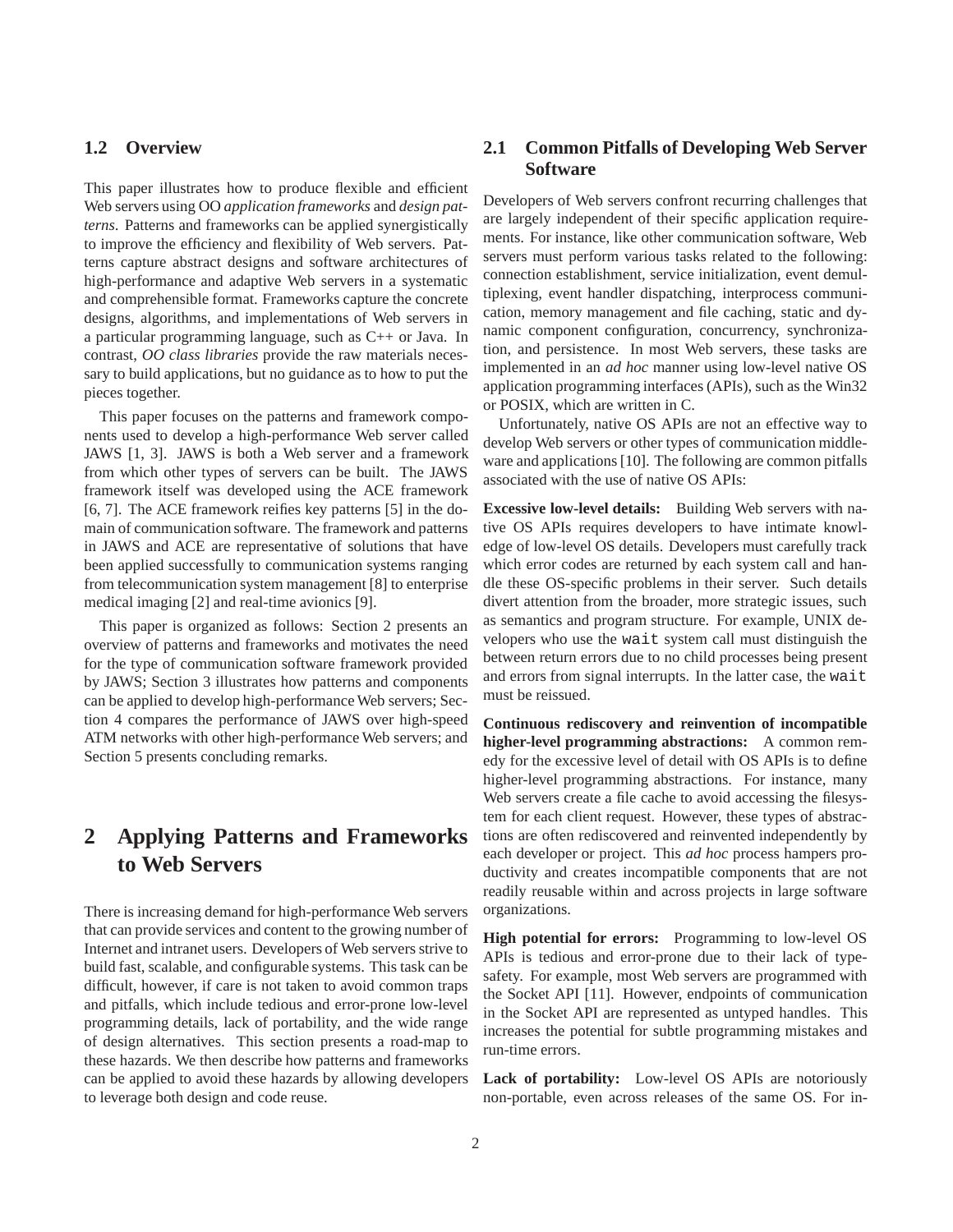stance, implementations of the Socket API on Win32 platforms (WinSock) are subtly different than on UNIX platforms. Moreover, even WinSock implementations on different versions of Windows NT possess incompatible timingrelated bugs that cause sporadic failures when performing nonblocking connections.

**Steep learning curve:** Due to the excessive level of detail, the effort required to master OS-level APIs can be very high. For instance, it is hard to learn how to program with POSIX asynchronous I/O [12] correctly. It is even harder to learn how to write a *portable* application using asynchronous I/O mechanisms since they differ widely across OS platforms.

**Inability to handle increasing complexity:** OS APIs define basic interfaces to mechanisms like process and thread management, interprocess communication, file systems, and memory management. However, these basic interfaces do not scale up gracefully as applications grow in size and complexity. For instance, a typical UNIX process allows a backlog of only  $\sim$ 7 pending connections [13]. This number is inadequate for heavily accessed Web servers that must handle hundreds of simultaneous clients.

## **2.2 Overcoming Web Server Pitfalls with Patterns and Frameworks**

Software reuse is a a widely touted method of reducing development effort. Reuse leverages the domain knowledge and prior effort of experienced developers. When applied effectively, reuse can avoid re-creating and re-validating common solutions to recurring application requirements and software design challenges.

Java's java.lang.net and RogueWave Net.h++ are two common examples of applying reusable OO class libraries to communication software. Although class libraries effectively support component reuse-in-the-small, their scope is overly constrained. In particular, class libraries do not capture the canonical control flow and collaboration among families of related software components. Thus, developers who apply class library-based reuse often re-invent and re-implement the overall software architecture for each new application.

A more powerful way to overcome the pitfalls described above is to identify the *patterns* that underlie proven Web servers and to reify these patterns in *object-oriented application frameworks*. Patterns and frameworks help alleviate the continual re-discovery and re-invention of key Web server concepts and components by capturing solutions to common software development problems [5].

**The benefits of patterns for Web servers:** Patterns document the structure and participants in common Web server micro-architectures. For instance, the Reactor [14] and Active Object [15] patterns are widely used as Web server dispatching and concurrency strategies, respectively. These patterns are generalizations of object-structures that have proven useful to build flexible and efficient Web servers.

Traditionally, these types of patterns have either been locked in the heads of the expert developers or buried deep within the source code. Allowing this valuable information to reside only in these locations is risky and expensive, however. For instance, the insights of experienced Web server designers will be lost over time if they are not documented. Likewise, substantial effort may be necessary to reverse engineer patterns from existing source code. Therefore, capturing and documenting Web server patterns explicitly is essential to preserve design information for developers who enhance and maintain existing software. Moreover, knowledge of domain-specific patterns helps guide the design decisions of developers who are building new servers in other domains.

**The benefits of frameworks for Web servers:** Knowledge of patterns helps to reduce development effort and maintenance costs. However, reuse of patterns alone is not sufficient to create flexible and efficient Web server software. While patterns enable reuse of abstract design and architecture knowledge, abstractions documented as patterns do not directly yield reusable code [16]. Therefore, it is essential to augment the study of patterns with the creation and use of application frameworks. Frameworks help developers avoid costly re-invention of standard Web server components by implementing common design patterns and factoring out common implementation roles.

# **2.3 Relationship Between Frameworks, Patterns, and Other Reuse Techniques**

Frameworks provide reusable software components for applications by integrating sets of abstract classes and defining standard ways that instances of these classes collaborate [4]. In general, the components are not self-contained, since they usually depend upon functionality provided by other components within the framework. However, the collection of these components forms a partial implementation, *i.e.*, an application skeleton. This skeleton can be customized by inheriting and instantiating from reusable components in the framework.

The scope of reuse in a Web server framework can be significantly larger than using traditional function libraries or OO class libraries of components. In particular, the JAWS framework described in Section 3 is tailored for a wide range of Web server tasks. These tasks include service initialization, error handling, flow control, event processing, file caching, concurrency control, and prototype pipelining. It is important to recognize that these tasks are also reusable for many other types of communication software.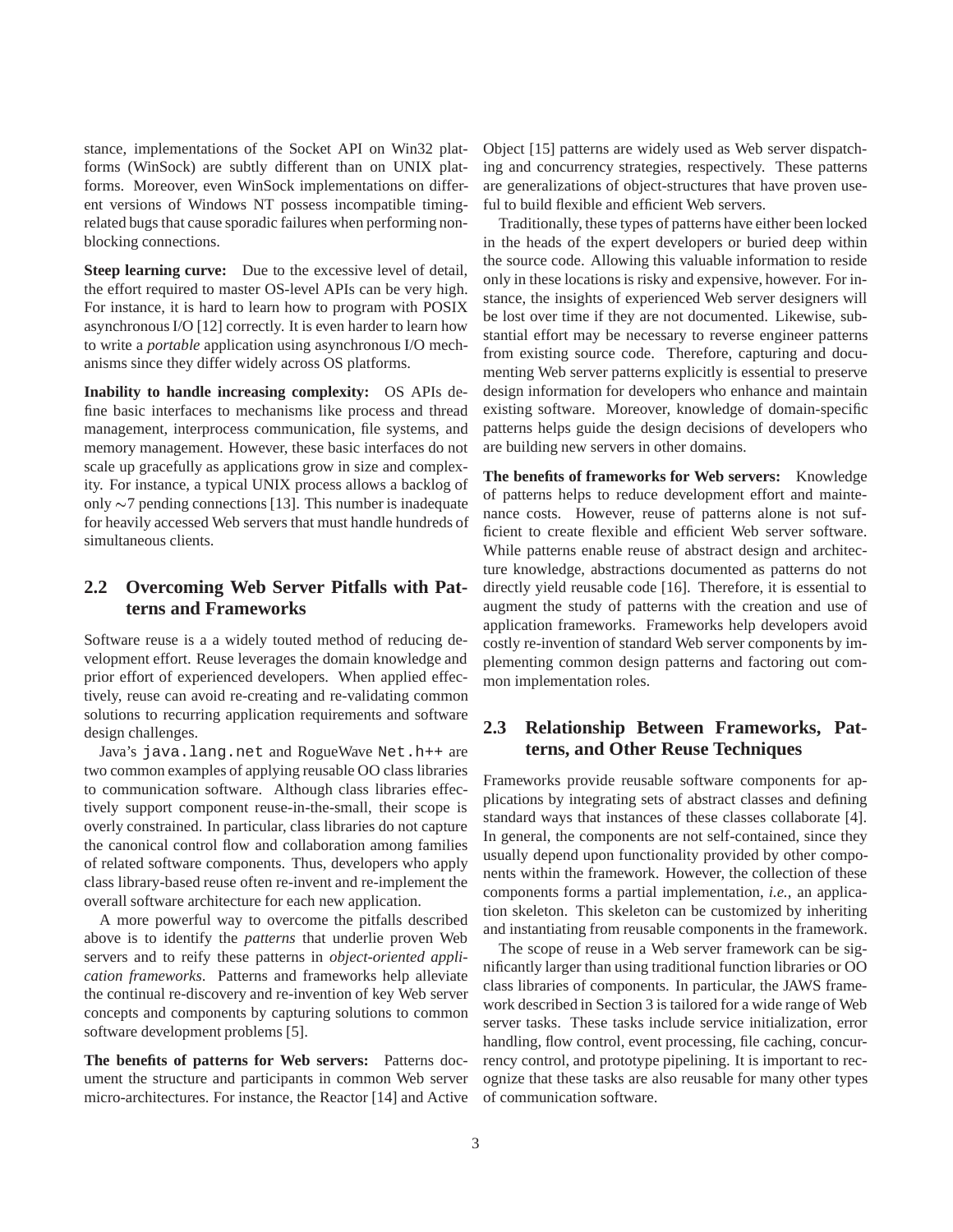In general, frameworks and patterns enhance reuse techniques based on class libraries of components in the following ways.

**Frameworks define "semi-complete" applications that embody domain-specific object structures and functionality:** Class libraries provide a relatively small granularity of reuse. For instance, the classes in Figure 1 are typically low-level, relatively independent, and general-purpose components like Strings, complex numbers, arrays, and bit sets.



Figure 1: Class Library Component Architecture

In contrast, components in a framework collaborate to provide a customizable architectural skeleton for a family of related applications. Complete applications can be composed by inheriting from and/or instantiating framework components. As shown in Figure 2, frameworks reduce the amount of application-specific code since much of the domain-specific processing is factored into generic framework components.



Figure 2: Application Framework Component Architecture

**Frameworks are active and exhibit "inversion of control" at run-time:** Class library components generally behave *passively*. In particular, class library components often perform their processing by borrowing the thread(s) of control from application objects that are "self-directed." Because application objects are self-directed, application developers are largely responsible for deciding how to combine the components and classes to form a complete system. For instance, the code to manage an event loop and determine the flow of control among reusable and application-specific components is generally rewritten for each new application.

The typical structure and dynamics of applications built with class libraries and components is illustrated in Figure 1. This figure also illustrates how design patterns can help guide the design, implementation, and use of class library components. Note, that the existence of class libraries, while providing tools to solve particular tasks (*e.g.*, establishing a network connection) do not offer explicit guidance to system design. In particular, software developers are solely responsible for identifying and applying patterns in designing their applications.

In contrast to class libraries, components in a framework are more *active*. In particular, they manage the canonical flow of control within an application via event dispatching patterns like Reactor [14] and Observer [5]. The callback-driven runtime architecture of a framework is shown in Figure 2.

Figure 2 illustrates a key characteristic of a framework: its "inversion of control" at run-time. This design enables the canonical application processing steps to be customized by event handler objects that are invoked via the framework's reactive dispatching mechanism [14]. When events occur, the framework's dispatcher reacts by invoking hook methods on pre-registered handler objects, which perform applicationspecific processing on the events.

Inversion of control allows the framework, rather than each application, to determine which set of application-specific methods to invoke in response to external events (such as HTTP connections and data arriving on sockets). As a result, the framework reifies an integrated set of patterns, which are pre-applied into collaborating components. This design reduces the burden for software developers.

In practice, frameworks, class libraries, and components are complementary technologies. Frameworks often utilize class libraries and components internally to simplify the development of the framework. For instance, portions of the JAWS framework use the string and vector containers provided by the C++ Standard Template Library [17] to manage connection maps and other search structures. In addition, applicationspecific callbacks invoked by framework event handlers frequently use class library components to perform basic tasks such as string processing, file management, and numerical analysis.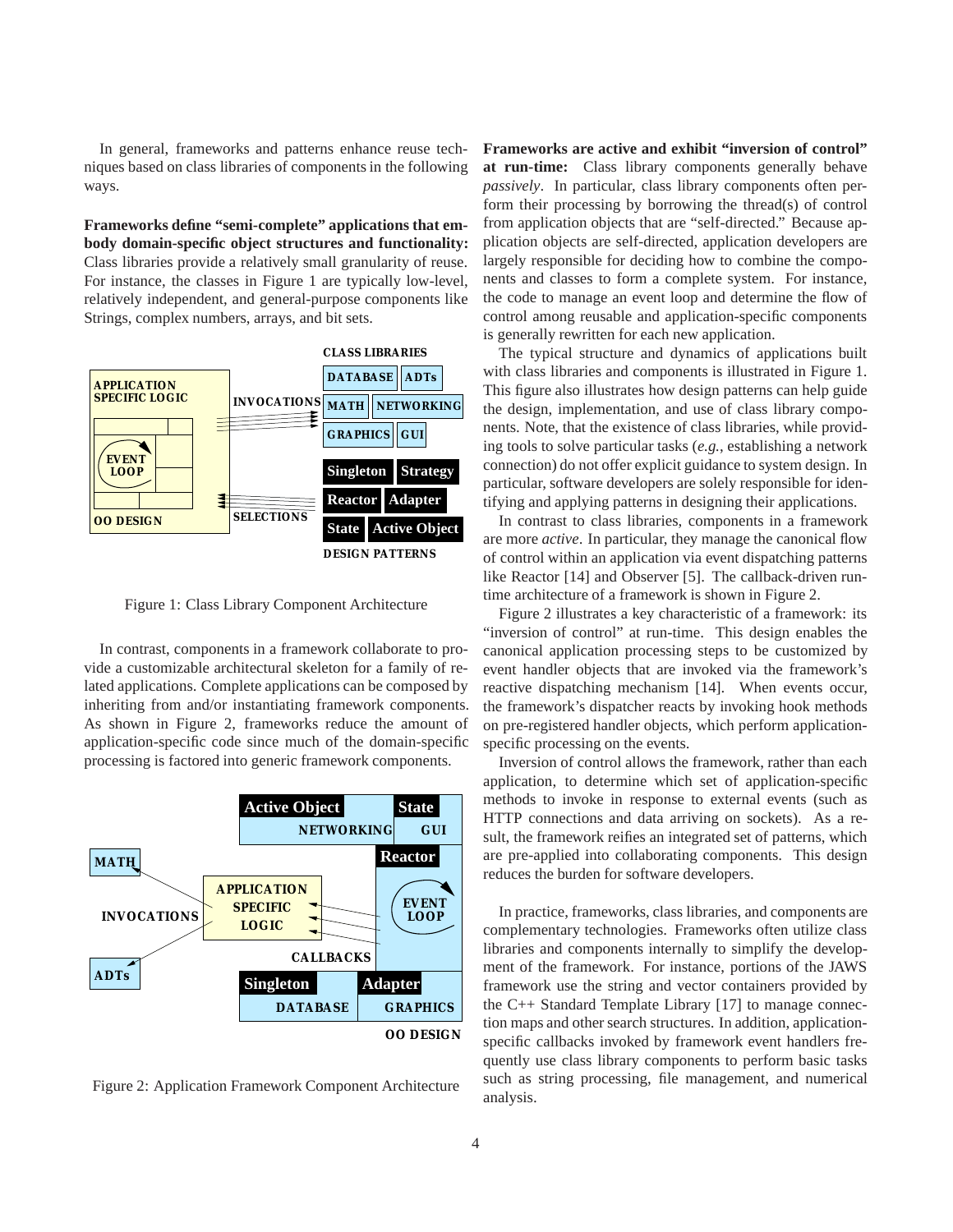To illustrate how OO patterns and frameworks have been applied successfully to develop flexible and efficient communication software, the remainder of this paper examines the structure, use, and performance of the JAWS framework.

# **3 The JAWS Adaptive Web Server**

The benefits of applying frameworks and patterns to communication software are best illustrated by example. This section describes the structure and functionality of the JAWS. JAWS is a high-performance and adaptive Web server that implements the HTTP protocol. It is also a platform-independent application framework from which other types of communication servers can be built.

### **3.1 Overview of the JAWS Framework**

Figure 3 illustrates the major structural components and design patterns that comprise the JAWS Adaptive Web Server (JAWS) framework. JAWS is designed to allow various Web



Figure 3: Architectural Overview of the JAWS Framework

server strategies to be customized in response to environmental factors. These factors include *static* factors, such as support for kernel-level threading and/or asynchronous I/O in the OS, and the number of available CPUs, as well as *dynamic* factors, such as Web traffic patterns and workload characteristics.

JAWS is structured as a *framework of frameworks*. The overall JAWS framework contains the following components and frameworks: an *Event Dispatcher*, *Concurrency Strategy*, *I/O Strategy*, *Protocol Pipeline*, *Protocol Handlers*, and *Cached Virtual Filesystem*. Each framework is structured as a set of collaborating objects implemented using components in ACE [18]. The collaborations among JAWS components and frameworks are guided by a family of patterns, which are listed along the borders in Figure 3. An outline of the key frameworks, components, and patterns in JAWS is presented below. A more detailed description of how these patterns have been applied to JAWS' design will be shown in Section 3.2.

**Event Dispatcher:** This component is responsible for coordinating JAWS' *Concurrency Strategy* with its *I/O Strategy*. The passive establishment of connections with Web clients follows the *Acceptor* pattern [19]. New incoming requests are serviced by a concurrency strategy. As events are processed, they are dispatched to the *Protocol Handler*, which is parameterized by an I/O strategy. The ability to dynamically bind to a particular concurrency strategy and I/O strategy from a range of alternatives follows the *Strategy* pattern [5].

**Concurrency Strategy:** This framework implements concurrency mechanisms (such as Single Threaded, Thread-per-Request, or Thread Pool) that can be selected adaptively at run-time using the *State* pattern [5] or pre-determined at initialization-time. The *Service Configurator* pattern [20] is used to configure a particular concurrency strategy into a Web server at run-time. When concurrency involves multiple threads, the strategy creates protocol handlers that follow the *Active Object* pattern [15].

**I/O Strategy:** This framework implements various I/O mechanisms, such as asynchronous, synchronous and reactive I/O. Multiple I/O mechanisms can be used simultaneously. Asynchronous I/O is implemented via the *Proactor* [21] and *Asynchronous Completion Token* [22] patterns. Reactive I/O is accomplished through the *Reactor* pattern [14]. Reactive I/O utilizes the *Memento* pattern [5] to capture and externalize the state of a request so that it can be restored at a later time.

**Protocol Handler:** This framework allows system developers to apply the JAWS framework to a variety of Web system applications. A *Protocol Handler* is parameterized by a concurrency strategy and an I/O strategy. These strategies remain opaque to the protocol handler by following the *Adapter* [5] pattern. In JAWS, this component implements the parsing and handling of HTTP/1.0 request methods. The abstraction allows for other protocols (such as HTTP/1.1 and DICOM) to be incorporated easily into JAWS. To add a new protocol, developers simply write a new *Protocol Handler* implementation, which is then configured into the JAWS framework.

**Protocol Pipeline:** This framework allows filter operations to be incorporated easily with the data being processed by the *Protocol Handler*. This integration is achieved by employing the Adapter pattern. Pipelines follow the *Pipes and Filters* pattern [23] for input processing. Pipeline components can be linked dynamically at run-time using the *Service Configurator* pattern.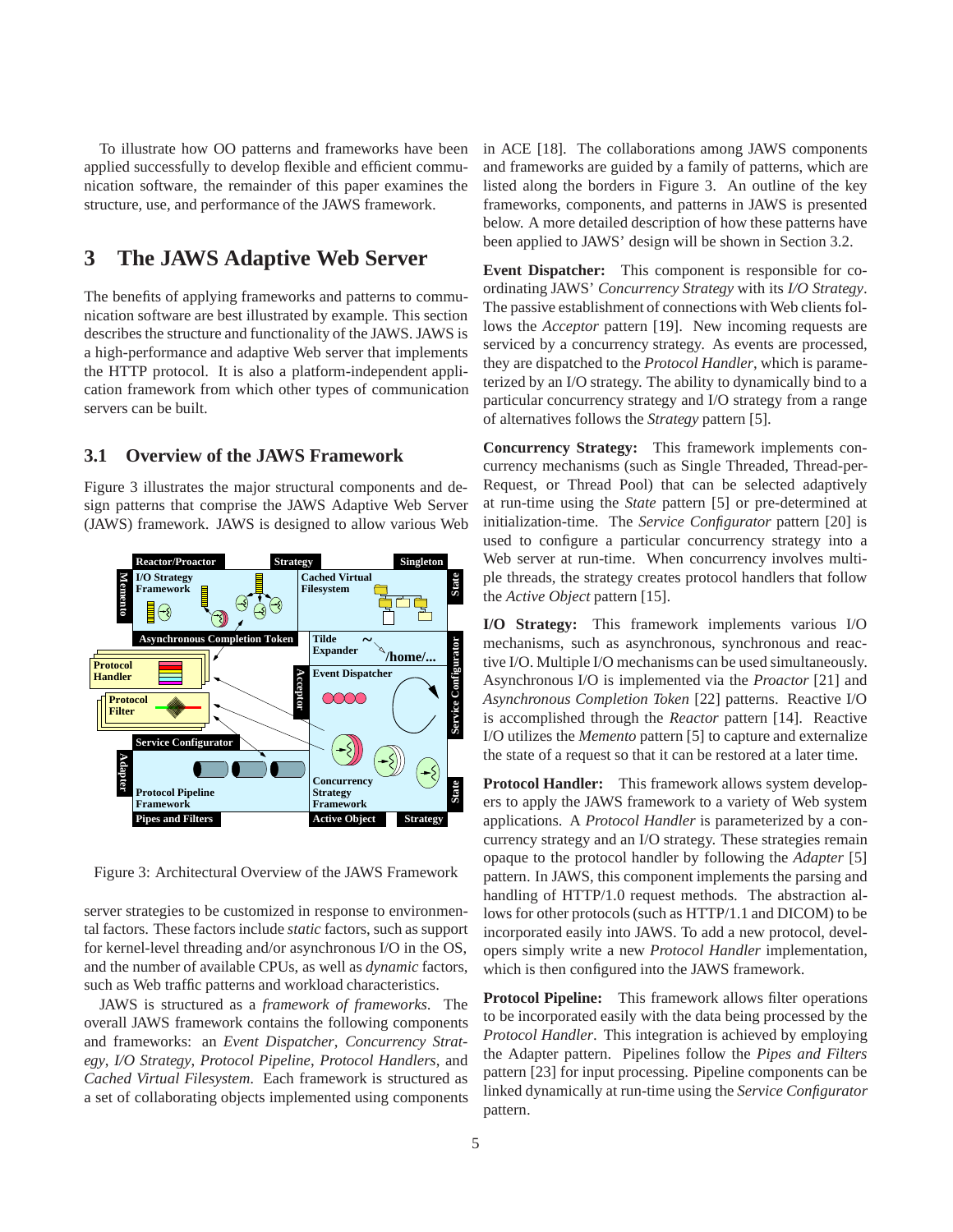**Cached Virtual Filesystem:** The component improves Web server performance by reducing the overhead of filesystem accesses. Various caching strategies, such as LRU, LFU, Hinted, and Structured, can be selected following the *Strategy* pattern [5]. This allows different caching strategies to be profiled for effectiveness and enables optimal strategies to be configured statically or dynamically. The cache for each Web server is instantiated using the *Singleton* pattern [5].

**Tilde Expander:** This component is another cache component that uses a perfect hash table [24] that maps abbreviated user login names  $(e.g., \sim \text{schmidt})$  to user home directories (*e.g.*, /home/cs/faculty/schmidt). When personal Web pages are stored in user home directories, and user directories do not reside in one common root, this component substantially reduces the disk I/O overhead required to access a system user information file, such as /etc/passwd. By virtue of the *Service Configurator* pattern, the Tilde Expander can be unlinked and relinked dynamically into the server when a new user is added to the system, for example.

## **3.2 Overview of the Design Patterns in JAWS**

The JAWS architecture diagram in Figure 3 illustrates *how* JAWS is structured, but not *why* it is structured this particular way. To understand why JAWS contains frameworks and components like the *Concurrency Strategy*, *I/O Strategy*, *Protocol Handler*, and *Event Dispatcher* requires a deeper understanding of the design patterns underlying the domain of communication software, in general, and Web servers, in particular. Figure 4 illustrates the *strategic* and *tactical* patterns related to JAWS. These patterns are summarized below.

### **3.2.1 Strategic Patterns**

The following patterns are *strategic* to the overall software architecture of Web servers. Their use widely impacts the level of interactions of a large number of components in the system. These patterns are also widely used to guide the architecture of many other types of communication software.



Figure 5: Structure of the Acceptor Pattern in JAWS

**The Acceptor pattern:** This pattern decouples passive connection establishment from the service performed once the connection is established [19]. JAWS uses the Acceptor pattern to adaptively change its concurrency and I/O strategies independently from its connection management strategy. Figure 5 illustrates the structure of the Acceptor pattern in the context of JAWS. The *Acceptor* is a factory [5]. It creates, accepts, and activates a new *Protocol Handler* whenever the *Event Dispatcher* notifies it that a connection has arrived from a client.

**The Reactor pattern:** This pattern decouples the synchronous event demultiplexing and event handler notification dispatching logic of server applications from the service(s) performed in response to events [14]. JAWS uses the Reactor pattern to process multiple synchronous events from multiple sources of events, *without* polling all event sources or blocking indefinitely on any single source of events. Figure 6 illustrates the structure of the Reactor pattern in the context of JAWS.



Figure 6: Structure of the Reactor Pattern in JAWS

JAWS *Reactive IO Handler* objects register themselves with the *Initiation Dispatcher* for events, *i.e.*, input and output through connections established by HTTP requests. The *Initiation Dispatcher* invokes the handle input notification hook method of these *Reactive IO Handler* objects when their associated events occur. The Reactor pattern is used by the Single-Threaded Web server concurrency model presented in Section 3.3.2.

**The Proactor pattern pattern:** This pattern decouples the asynchronous event demultiplexing and event handler completion dispatching logic of server applications from the service(s) performed in response to events [21]. JAWS uses the Proactor pattern to perform server-specific processing, such as parsing the headers of a request, while asynchronously processing other I/O events. Figure 7 illustrates the structure of the Proactor pattern in the context of JAWS. JAWS *Proactive IO Handler* objects register themselves with the *Completion*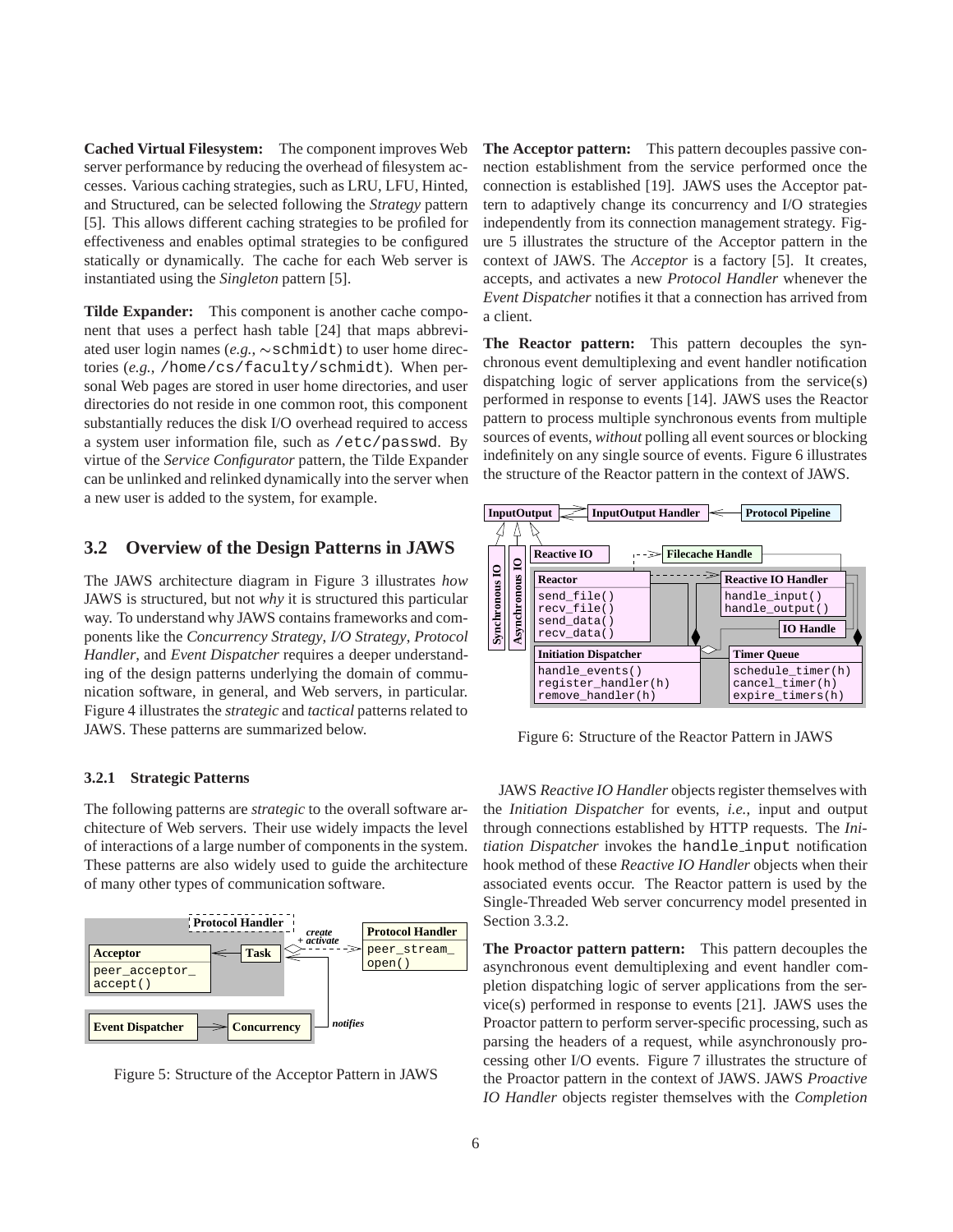

Figure 4: Design Patterns Used in the JAWS Framework



Figure 7: Structure of the Proactor Pattern in JAWS

*Dispatcher* for events (*i.e.*, receipt and delivery of files through connections established by HTTP requests).

The primary difference between the Reactor and Proactor patterns is that the *Proactive IO Handler* defines *completion* hooks, whereas the *Reactive IO Handler* defines *initiation* hooks. Therefore, when asynchronously invoked operations like recv file or send file complete, the *Completion Dispatcher* invokes the appropriate completion hook method of these *Proactive IO Handler* objects. The Proactor pattern is used by the asynchronous variant of the Thread Pool in Section 3.3.2.

**The Active Object pattern:** This pattern decouples method invocation from method execution, allowing methods to run concurrently [15]. JAWS uses the Active Object pattern to execute client requests concurrently in separate threads of control. Figure 8 illustrates the structure of the Active Object pattern in the context of JAWS.



Figure 8: Structure of the Active Object Pattern in JAWS

The *Protocol Handler* issues requests to the *Scheduler*, which transforms the request method (such as an HTTP request) into *Method Objects* that are stored on an *Activation Queue*. The *Scheduler*, which runs in a separate thread from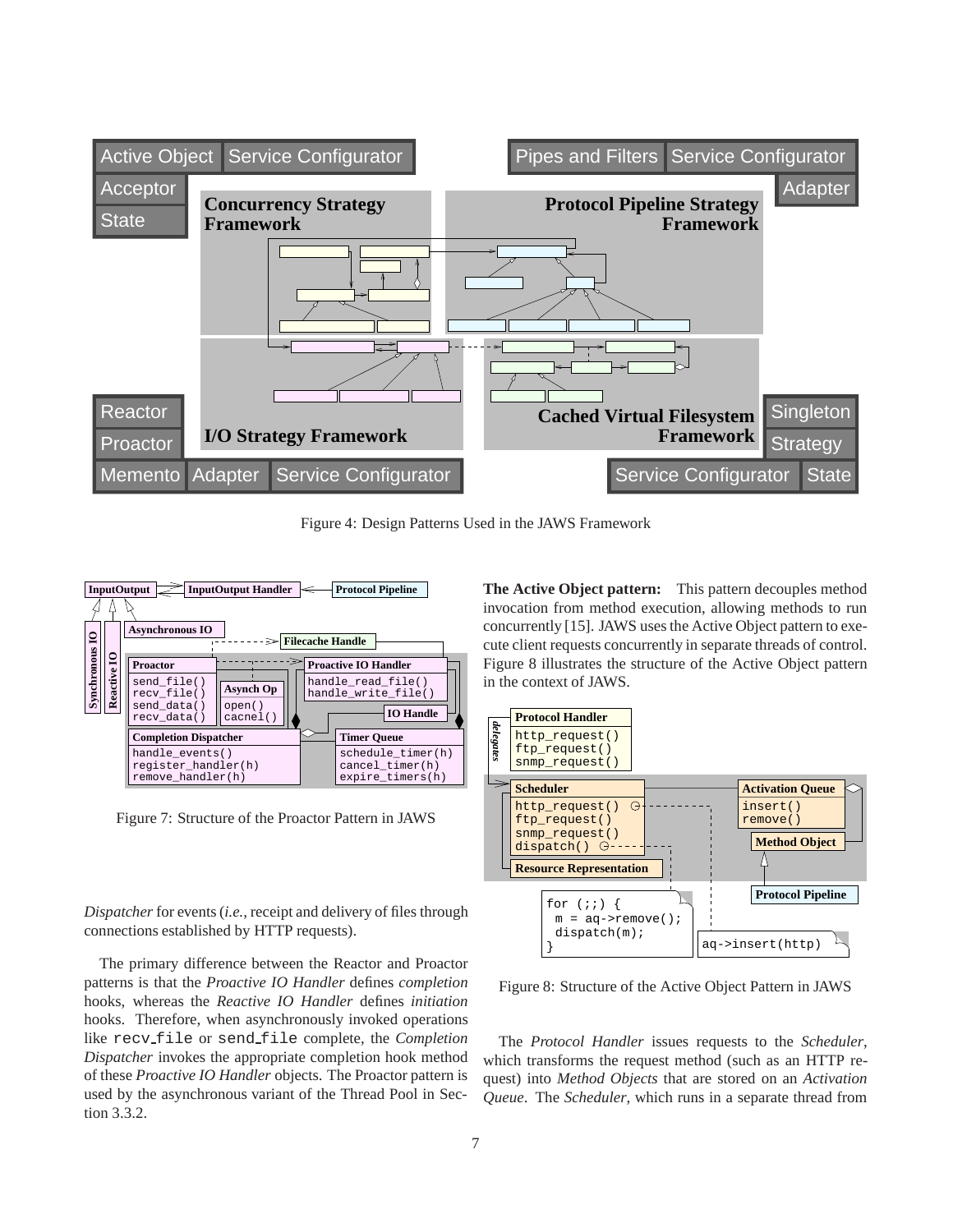the client, dequeues these *Method Objects* and transforms them back into method calls to perform the specified protocol. The Active Object pattern is used in the Thread-per-Request, Thread Pool, and Thread-per-Session concurrency models described in Section 3.3.2.

**The Service Configurator pattern:** This pattern decouples the implementation of individual components in a system from the *time* when they are configured into the system. JAWS uses the Service Configurator pattern to dynamically optimize, control, and reconfigure the behavior of Web server strategies at installation-time or during run-time [25]. Figure 9 illustrates the structure of the Service Configurator pattern in the context of the *Protocol Pipeline Filters* and *Caching Strategies*.



Figure 9: Structure of the Service Configurator Pattern in JAWS

The figure depicts how the *Service Configurator* can dynamically manage *DLL*s, which are dynamically linked libraries. This allows the framework to dynamically configure different implementations of server strategies at run-time. The *Filter Repository* and *Cache Strategy Repository* inherit functionality from the *Service Repository*. Likewise, the strategy implementations (such as *Parse Request* and *LRU Strategy*) borrow interfaces from the *Service* component of the pattern so that they can be managed dynamically by the repository.

#### **3.2.2 Tactical Patterns**

Web servers also utilize many *tactical* patterns, which are more ubiquitous and domain-independent than the strategic patterns described above. The following tactical patterns are used in JAWS:

**The Strategy pattern:** This pattern defines a family of algorithms, encapsulates each one, and make them interchangeable [5]. JAWS uses this pattern extensively to selectively configure different cache replacement strategies without affecting the core software architecture of the Web server.

**The Adapter pattern:** This pattern transforms a nonconforming interface into one that can be used by a client [5]. JAWS uses this pattern in its I/O Strategy Framework to uniformly encapsulate the operations of synchronous, asynchronous and reactive I/O operations.

**The State pattern:** This pattern defines a composite object whose behavior depends upon its state [5]. The Event Dispatcher component in JAWS uses the State pattern to seamlessly support different concurrency strategies and both synchronous and asynchronous I/O.

**The Singleton pattern:** This pattern ensures a class only has one instance and provides a global point of access to it [5]. JAWS uses a Singleton to ensure that only one copy of its Cached Virtual Filesystem exists in a Web server process.

In contrast to the strategic patterns described earlier, tactical pattern have a relatively localized impact on a software design. For instance, Singleton is a tactical pattern that is often used to consolidate certain globally accessible resources in a Web server. Although this pattern is domain-independent and thus widely applicable, the problem it addresses does not impact Web server software architecture as pervasively as strategic patterns like the Active Object and Reactor. A thorough understanding of tactical patterns is essential, however, to implement highly flexible software that is resilient to changes in application requirements and platform characteristics.

The remainder of this section discusses the structure of JAWS' frameworks for concurrency, I/O, protocol pipelining, and file caching. For each framework, we describe the key design challenges and outline the range of alternatives solution strategies. Then, we explain how each JAWS framework is structured to support the configuration of alternative strategy profiles.

## **3.3 Concurrency Strategies**

#### **3.3.1 Design Challenges**

Concurrency strategies impact the design and performance of a Web system significantly. Empirical studies [3] of existing Web servers, including Roxen, Apache, PHTTPD, Zeus, Netscape and the Java Web server, indicate that a large portion of non-I/O related Web server overhead is due to the Web server's concurrency strategy. Key overheads include synchronization, thread/process creation, and context switching. Therefore, choosing an efficient concurrency strategy is crucial to achieve high-performance.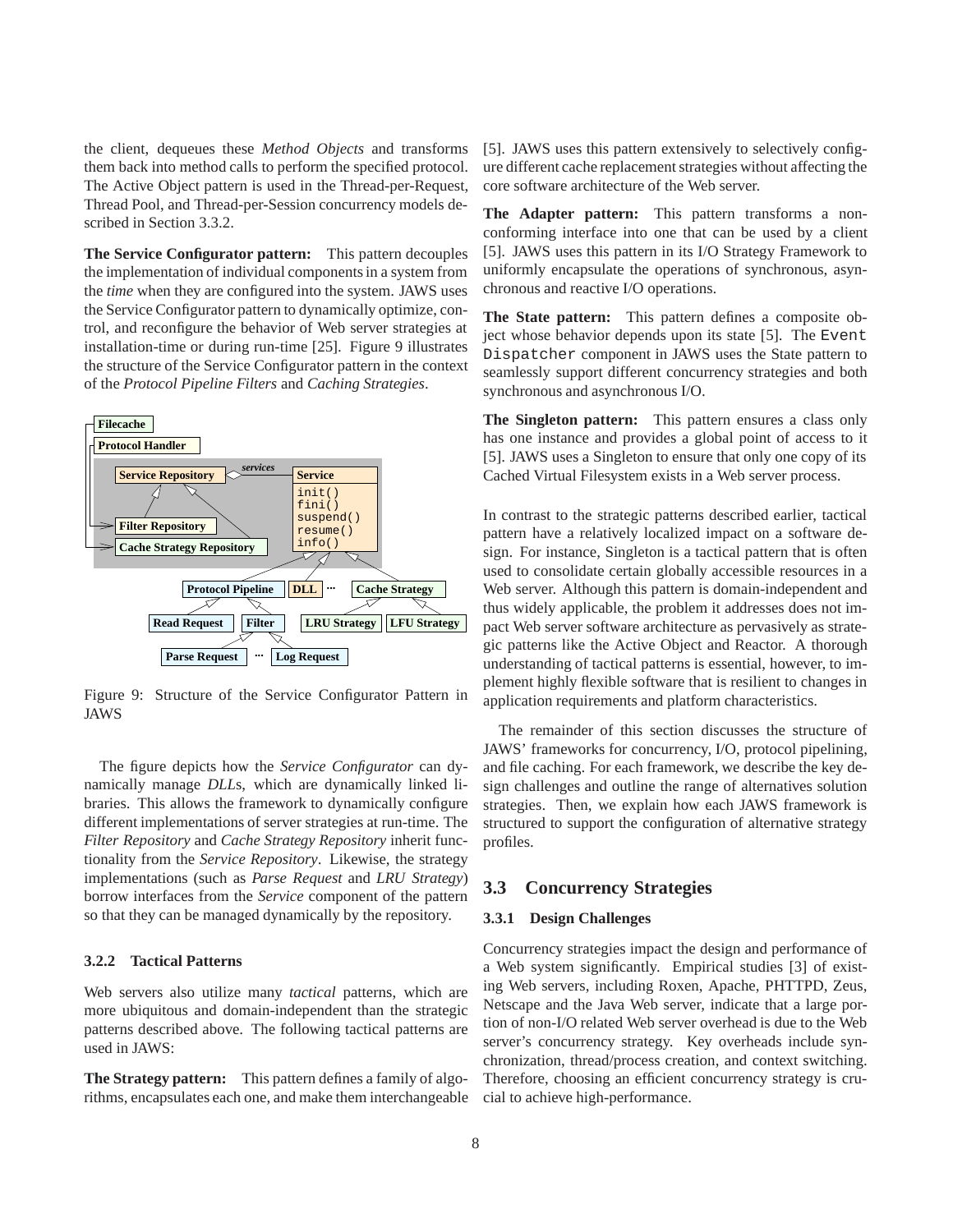#### **3.3.2 Alternative Solution Strategies**

Selecting the right concurrency strategy is nontrivial. The factors influencing the decision are both static and dynamic. *Static* factors can be determined *a priori*. These factors include hardware configuration (*e.g.*, number of processors, amount of memory, and speed of network connection), OS platform (*e.g.*, availability of threads and asynchronous I/O), and Web server use case (*e.g.*, database interfacing, image server, or HTML server). *Dynamic* factors are those detectable and measurable conditions that occur during the execution of the system. These factors include machine load, number of simultaneous requests, dynamic memory use, and server workload.

Existing Web servers use a wide range of concurrency strategies, reflecting the numerous factors involved. These strategies include single-threaded concurrency (*e.g.*, Roxen), process-based concurrency (*e.g.*, Apache and Zeus), and multi-threaded concurrency (*e.g.*, PHTTPD, and JAWS). Each strategy offers positive and negative benefits, which must be analyzed and evaluated in the context of both static and dynamic factors. These tradeoffs are summarized below.

**Thread-per-Request:** This model handles each request from a client in a separate thread of control. Thus, as each request arrives, a new thread is created to process the request. This design allows each thread to use well understood synchronous I/O mechanisms to read and write the requested file. Figure 10 illustrates this model in the context of the JAWS framework. Here, there is an *Acceptor* thread that iterates on waiting for a connection, creating a *Protocol Handler*, and spawning a new thread so that the handler can continue processing the connection.

The advantage of Thread-per-Request is its simplicity and its ability to exploit parallelism on multi-processor platforms. Its chief drawback is lack of scalability, *i.e.*, the number of running threads may grow without bound, exhausting available memory and CPU resources. Therefore, Thread-per-Request is adequate for lightly loaded servers with low latency. However, it may be unsuitable for servers that are accessed frequently to perform time consuming tasks.



Figure 10: Thread-per-Request Strategy in JAWS

**Thread-per-Session:** A *session* is a series of requests that one client makes to a server. In Thread-per-Session, all of these requests are submitted through a connection between each client and a separate thread in the Web server process. Therefore, this model amortizes both thread creation and connection establishment costs across multiple requests.

Thread-per-Session is less resource intensive than Threadper-Request since it does not spawn a separate thread for each request. However, it is still vulnerable to unbounded resource consumption as the number of clients grows. Also, the use of Thread-per-Session requires both the client and server to support the concept of re-using an established connection with multiple requests. For example, if both the Web client and Web server are HTTP/1.1 compliant, Thread-per-Session can be used between them. However, if either the client or server only supports HTTP/1.0, then Thread-per-Session degrades to Thread-per-Request [26, 27].

**Thread Pool:** In this model, a group of threads are prespawned during Web server initialization. Each thread from the pool retrieves a task from a job queue. While the thread is processing the job, it is removed from the pool. Upon finishing the task, the thread is returned to the pool. As illustrated in Figure 11, the job being retrieved is completion of the *Acceptor*. When it completes, the thread creates a *Protocol Handler* and lends its thread of control so that the handler can process the connection.

Thread Pool has lower overhead than Thread-per-Request since the cost of thread creation is amortized through prespawning. Moreover, the number of resources the pool can consume is bounded since the pool size is fixed. However, if the pool is too small, it can be depleted. This causes new incoming requests to be dropped or wait indefinitely. Furthermore, if the pool is too large, resource consumption may be no better than using Thread-per-Request.



Figure 11: Thread Pool Strategy in JAWS

**Single-Threaded:** In this model, all connections and requests are handled by the same thread of control. Simple implementations of Single-Threaded servers process requests iteratively. This is usually inadequate for high volume produc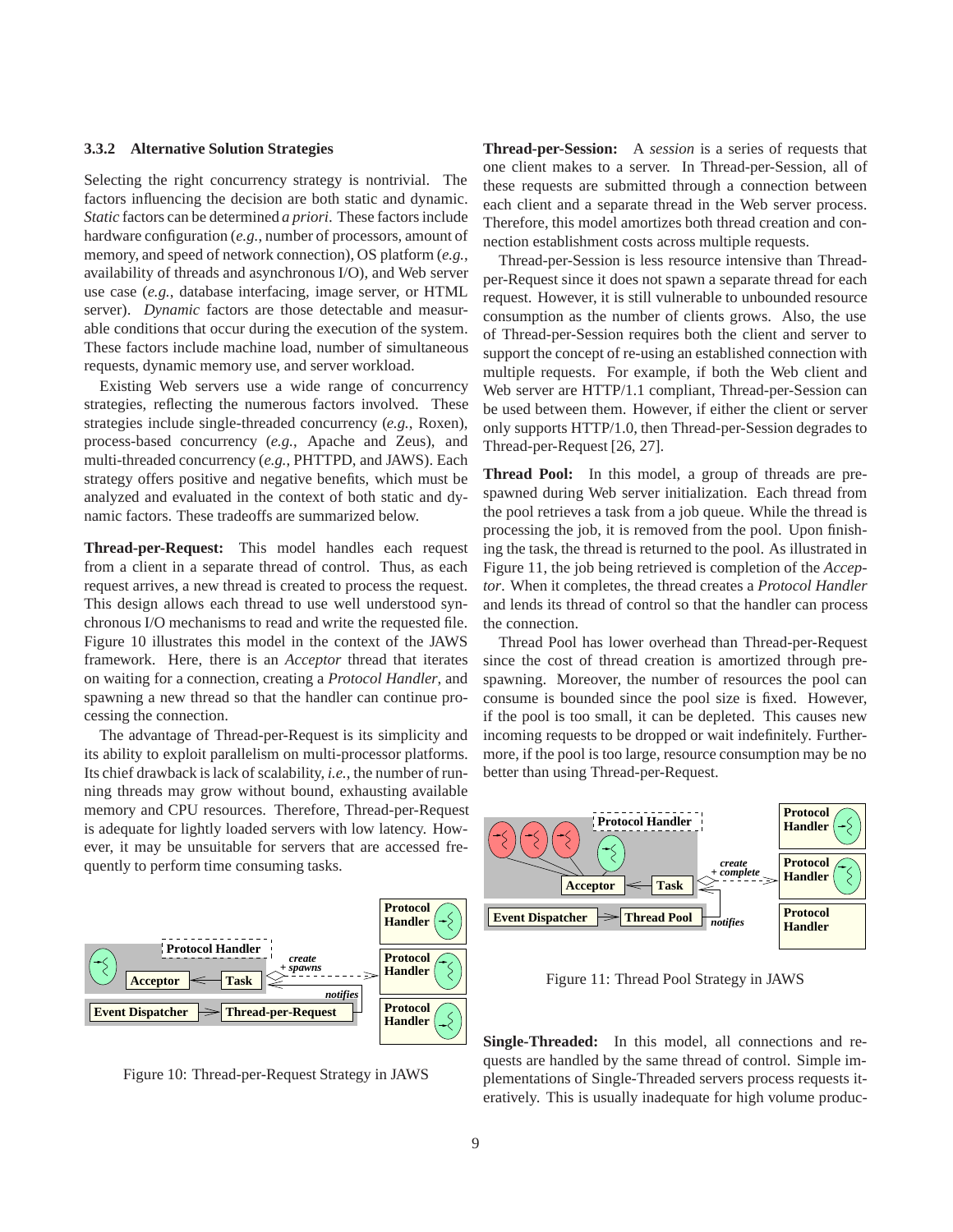tion servers since subsequent requests are blocked until they are reached, creating unacceptable delays.

More sophisticated Single-Threaded implementations attempt to process multiple requests concurrently using asynchronous or reactive I/O (which are described in Section 3.4). Single-threaded concurrency strategies can perform better than multi-threaded solutions on uni-processor machines that support asynchronous I/O [1]. Since JAWS' I/O framework is orthogonal to its concurrency framework, we consider the Single-Threaded concurrency strategy as a special case of the Thread Pool where the pool size is 1.

Experiments in [1] and [3] demonstrate that the choice of concurrency and event dispatching strategies significantly affect the performance of Web servers that experience varying load conditions. In particular, no single server strategy provides optimal performance for all cases. Thus, a server framework should provide at least two degrees of freedom:

- 1. *Static adaptivity* The framework should allow the Web server developers to select the concurrency strategy that best meets the static requirements of the system. For example, a multi-processor machine may be more suited to multi-threaded concurrency than a uni-processor machine.
- 2. *Dynamic adaptivity* The framework should allow its concurrency strategy to adapt dynamically to current server conditions to achieve optimal performance in the presence of dynamic server load conditions. For instance, in order to accommodate unanticipated load usage, it may be necessary to increase the number of available threads in the thread pool.

#### **3.3.3 JAWS Concurrency Strategy Framework**

As discussed above, no single concurrency strategy performs optimally under for all conditions. However, not all platforms can make effective use of all available concurrency strategies. To address these issues, the JAWS Concurrency Strategy Framework supports both static and dynamic adaptivity with respect to its concurrency and event dispatching strategies.

Figure 12 illustrates the OO design of JAWS' Concurrency Strategy framework. The *Event Dispatcher* and *Concurrency* objects interact according to the *State* pattern. As illustrated, server can be changed to either *Threadper-Connection* or *Thread Pool* between successive calls to server->dispatch(), allowing different concurrency mechanisms to take effect. The *Thread-per-Connection* strategy is an abstraction over both the Thread-per-Request and Thread-per-Session strategies discussed above. Each concurrency mechanism makes use of a *Task*. Depending on the choice of concurrency, a *Task* may represent a single *Active*



Figure 12: Structure of the Concurrency Strategy Framework

*Object*, or a collection of *Active Objects*. The behavior of the *Concurrency* object follows the *Acceptor* pattern. This architecture enables the server developer to integrate alternate concurrency strategies. With the aid of a strategy profile, the server can dynamically choose different strategies at run-time to achieve optimal performance.

## **3.4 I/O Strategies**

#### **3.4.1 Design Challenges**

Another key challenge for Web server developers is to devise efficient data retrieval and delivery strategies, collectively referred to as *I/O*. The issues surrounding efficient I/O can be quite challenging. Often, a system developer must resolve how to arrange multiple I/O operations to utilize concurrency available from the hardware/software platform. For instance, a high-performance Web server should simultaneously transfer files to and from the network, while concurrently parsing newly obtained incoming requests from other clients.

Certain types of I/O operations have different requirements than others. For example, a Web transaction involving monetary fund transfer may need to run *synchronously*, *i.e.*, to conclude before the user can continue. Conversely, Web accesses to static information, such as CGI-based search engine queries, may run *asynchronously* since they can be cancelled at any time. Resolving these various requirements have led to different strategies for performing I/O.

#### **3.4.2 Alternative Solution Strategies**

As indicated above, various factors influence which I/O strategy to choose. Web servers can be designed to use several different I/O strategies, including *synchronous*, *reactive*, and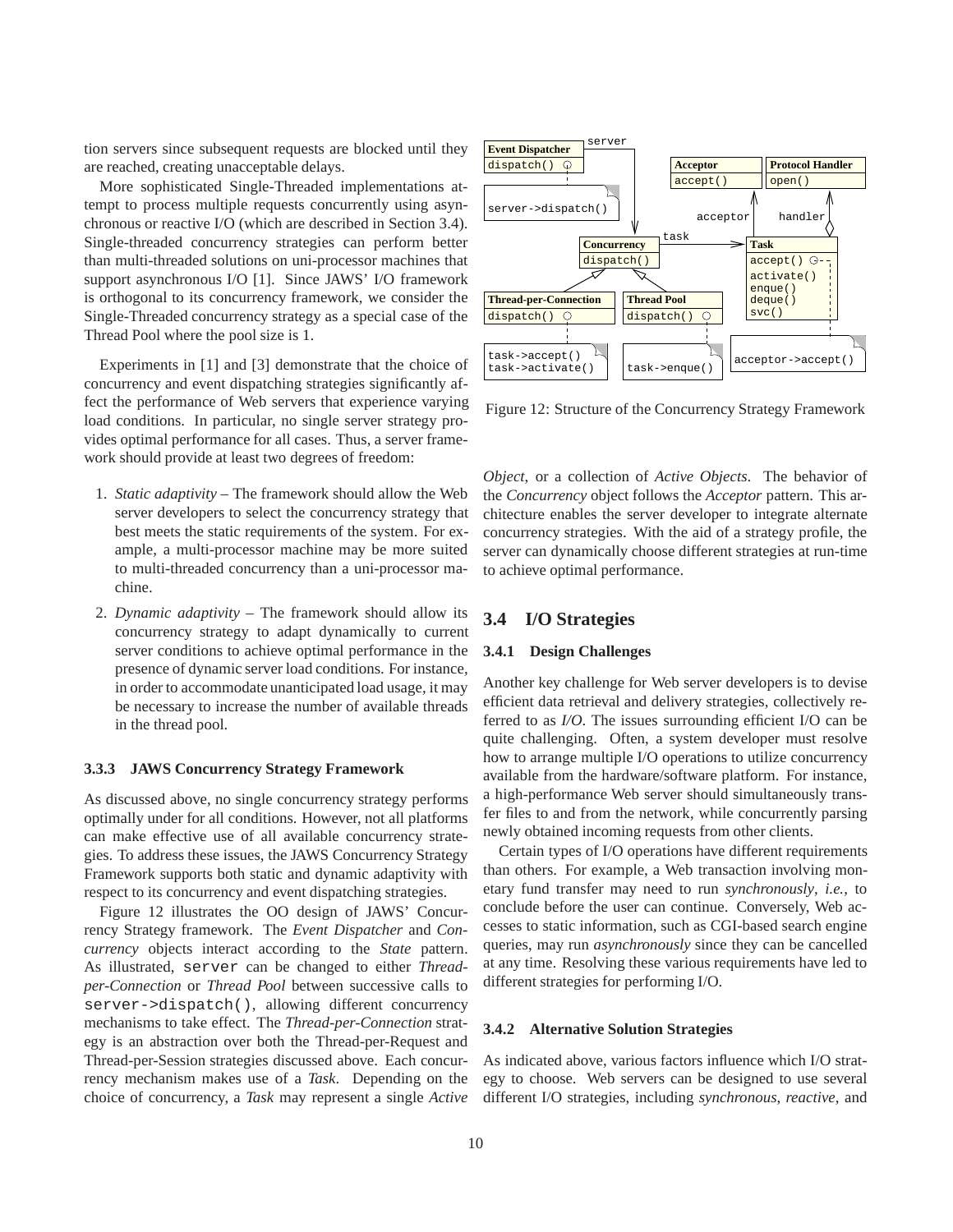*asynchronous* I/O. The relative benefits of using these strategies are discussed below.

**The synchronous I/O strategy:** Synchronous I/O describes the model of I/O interaction between a Web server process and the kernel. In this model, the kernel does not return the thread of control to the server until the requested I/O operation either completes, completes partially, or fails. [1] shows that synchronous I/O usually performs well for small file transfers on Windows NT over high-speed ATM networks.

Synchronous I/O is well known to UNIX server programmers and is arguably the easiest to use. However, there are disadvantages to this model. First, if combined with a Single-Threaded concurrency strategy, it is not possible to perform multiple synchronous I/O operations simultaneously. Second, when using multiple threads (or processes), it is still possible for an I/O request to block indefinitely. Thus, finite resources (such as socket handles or file descriptors) may become exhausted, making the server unresponsive.

**The reactive I/O strategy:** Early versions of UNIX provided synchronous I/O exclusively. System V UNIX introduced non-blocking I/O to avoid the blocking problem. However, non-blocking I/O requires the Web server to poll the kernel to discover if any input is available [11]. Reactive I/O alleviates the blocking problems of synchronous I/O without resorting to polling. In this model, a Web server uses an OS event demultiplexing system call (*e.g.* select in UNIX or WaitForMultipleObjects in Win32) to determine which socket handles can perform I/O. When the call returns, the server can perform I/O on the returned handles, *i.e.*, the server *reacts* to multiple events occurring on separate handles.

Reactive I/O is widely used by event-driven applications (such as X windows) and has been codified as the *Reactor* design pattern [14]. Unless reactive I/O is carefully encapsulated, however, the technique is error-prone due to the complexity of managing multiple I/O handles. Moreover, reactive I/O may not make effective use of multiple CPUs.

**The asynchronous I/O strategy:** Asynchronous I/O simplifies the de-multiplexing of multiple events in one or more threads of control without blocking the Web server. When a Web server initiates an I/O operation, the kernel runs the operation asynchronously to completion while the server processes other requests. For instance, the TransmitFile operation in Windows NT can transfer an entire file from the server to the client asynchronously.

The advantage of asynchronous I/O is that the Web server need not block on I/O requests since they complete asynchronously. This allows the server to scale efficiently for operations with high I/O latency, such as large file transfers. The disadvantage of asynchronous I/O is that it is not available on many OS platforms (particularly UNIX). In addition, writing asynchronous programs can be more complicated than writing synchronous programs [21, 22, 28].

#### **3.4.3 JAWS I/O Strategy Framework**

Empirical studies in [1] systematically subjected different server strategies to various load conditions. The results reveal that each I/O strategy behaves differently under different load conditions. Furthermore, no single I/O strategy performed optimally under all load conditions. The JAWS I/O Strategy Framework addresses this issue by allowing the I/O strategy to adapt dynamically to run-time server conditions. Furthermore, if a new OS provides a custom I/O mechanism (such as, asynchronous scatter/gather I/O) that can potentially provide better performance, the JAWS I/O Strategy framework can easily be adapted to use it.



Figure 13: Structure of the I/O Strategy Framework

Figure 13 illustrates the structure of the I/O Strategy Framework provided by JAWS. *Perform Request* is a *Filter* that derives from *Protocol Pipeline*, which is explained in Section 3.5. In this example, *Perform Request* issues an I/O request to its *InputOutput Handler*. The *InputOutput Handler* delegates I/O requests made to it to the *InputOutput* object.

The JAWS framework provides *Synchronous*, *Asynchronous* and *Reactive IO* component implementations derived from *InputOutput*. Each I/O strategy issues requests using the appropriate mechanism. For instance, the *Synchronous IO* component utilizes the traditional blocking read and write system calls; the *Asynchronous IO* performs requests according to the *Proactor* pattern [21]; and *Reactive IO* utilizes the *Reactor* pattern [14].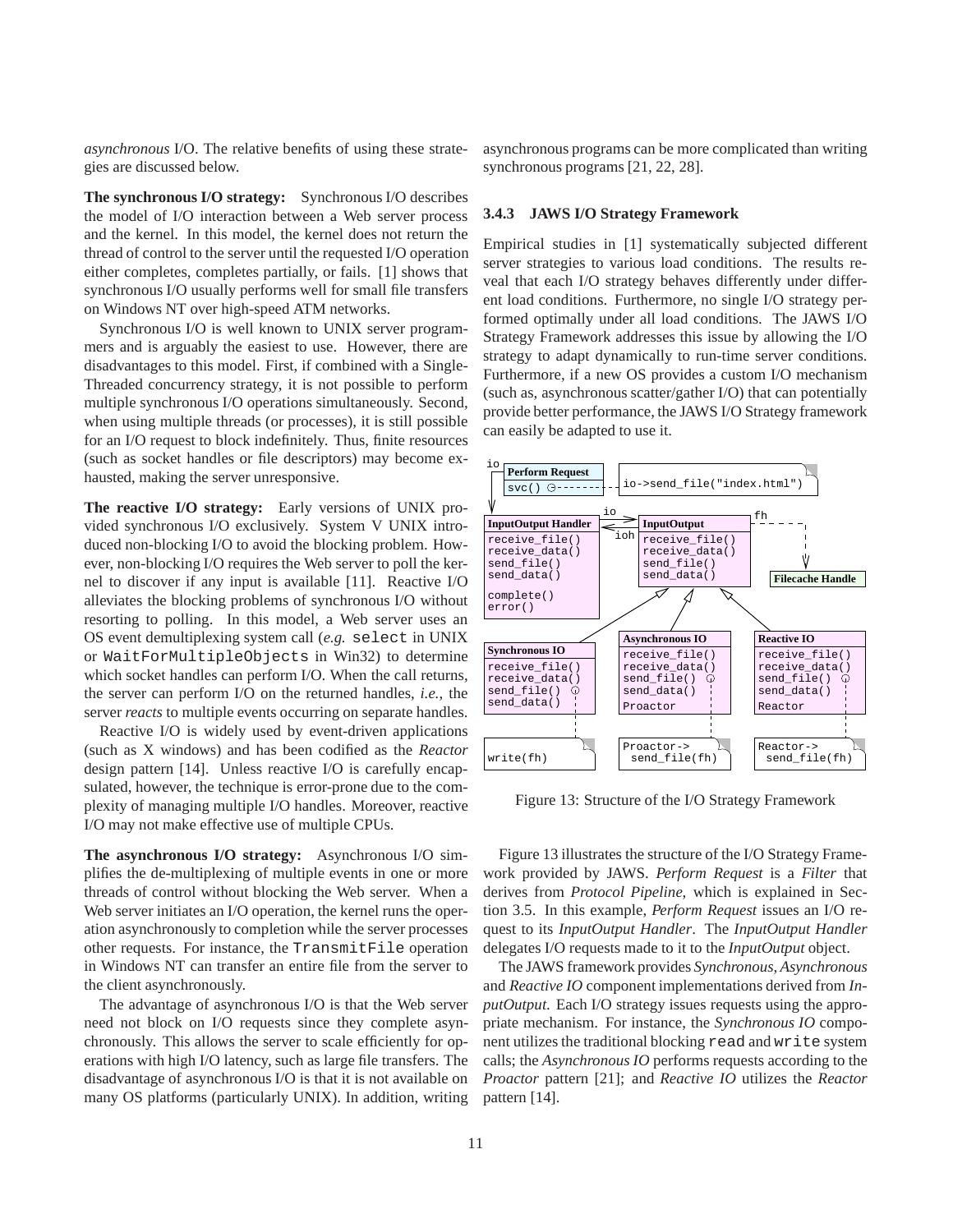An *InputOutput* component is created with respect to the stream associated by the *Acceptor* from the *Task* component described in Section 3.3. File operations are performed with respect to a *Filecache Handle* component, described in Section 3.6. For example, a send\_file operation sends the file represented by a *Filecache Handle* to the stream returned by the *Acceptor*.

## **3.5 Protocol Pipeline Strategies**

#### **3.5.1 Design Challenges**

Early Web servers, like NCSA's original httpd, performed very little file processing. They simply retrieved the requested file and transfered its contents to the requester. However, modern Web servers perform data processing other than file retrieval. For instance, the HTTP/1.0 protocol can be used to determine various file characteristics, such as the file type (*e.g.*, text, image, audio or video), the file encoding and compression types, the file size and its date of last modification. This information is returned to requesters via an HTTP header.

With the introduction of CGI, Web servers have been able to perform an even wider variety of tasks. These include search engines, map generation, interfacing with database systems, and secure commercial and financial transactions. However, a limitation of CGI is that the server must spawn a new *process* to extend server functionality. It is typical for each request requiring CGI to spawn its own process to handle it, causing the server to behave as a *Process-per-Request* server, which is a performance inhibitor [3]. The challenge for a highperformance Web server framework is to allow developers to extend server functionality without resorting to CGI processes.

#### **3.5.2 Alternative Solution Strategies**

Most Web servers conceptually process or transform a stream of data in several stages. For example, the stages of processing an HTTP/1.0 request can be organized as a sequence of tasks. These tasks involve (1) reading in the request, (2) parsing the request, (3) parsing the request header information, (4) performing the request, and (5) logging the request. This sequence forms a *pipeline* of tasks that manipulate an incoming request, as shown in Figure 14.

The tasks performed to process HTTP/1.0 requests have a fixed structure. Thus, Figure 14 illustrates a *static pipeline* configuration. Static configurations are useful for server extensions that are requested to perform a limited number of processing operations. If these operations are relatively few and known *a priori*, they can be pre-fabricated and used directly during the execution of the server. Examples of static processing operations include: marshalling and demarshaling data, data demultiplexing through custom Web protocol layers, and



Figure 14: The Pipeline of Tasks to Perform for HTTP Requests

compiling applet code. Incorporating static pipelines into the server makes it possible to extend server functionality without resorting to spawning external processes. The Apache Web server provides this type of extensibility by allowing *modules*, which encapsulate static processing, to be dynamically linked to the Web server.

However, situations may arise that require a pipeline of operations to be configured *dynamically*. These occur when Web server extensions involve arbitrary processing pipeline configurations, so the number is essentially unlimited. This can happen if there is a large number of intermediary pipeline components that can be arranged into arbitrary sequences. If the operations on the data are known only during the execution of the program, dynamic construction of the pipeline from components provides an economical solution. There are many examples of when dynamic pipelines may be useful, including the following:

**Advanced search engines:** Search engines may construct data filters dynamically depending on the provided query string. For instance, a query such as "(performance AND (NOT symphonic))", requesting for Web pages containing the word "performance" but not the word "symphonic", could be implemented as a pipeline of a positive match component coupled with a negative match component.

**Image servers:** Image servers may construct filters dynamically depending on the operations requested by the user. As an example, a user may request that the image be cropped, scaled, rotated, and dithered.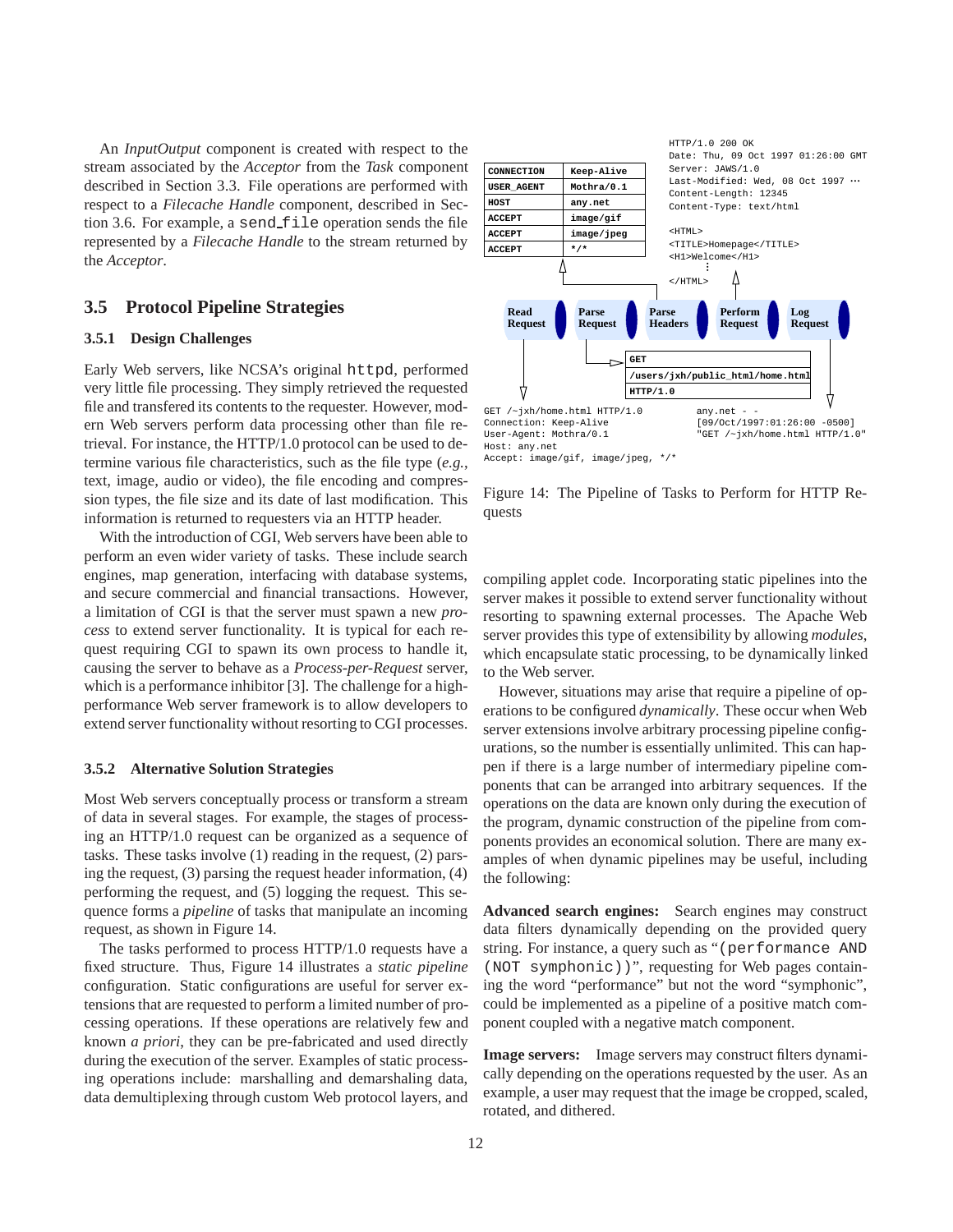**Adaptive Web content:** Web content can be dynamically delivered dependent on characteristics of the end-user. For example, a Personal Digital Assistant (PDA) should receive Web content overviews and smaller images, whereas a workstation could receive full multimedia enriched pages. Likewise, a home computer user may choose to block certain types of content.

Existing solutions that allow server developers to enhance Web server functionality dynamically are either too application specific, or too generic. For example, Netscape's NetDynamics focuses entirely on integrating Web servers with existing database applications. Conversely, Java-based Web servers (such as Sun's Java Server and W3C's Jigsaw) allow for arbitrary server extensibility, since Java applications are capable of dynamically executing arbitrary Java code. However, the problem of *how* to provide a dynamically configurable pipeline of operations is still left to be resolved by the server developers. Thus, developers are left to custom engineer their own solutions without the benefits of an application framework based on design patterns.

Structuring a server to process data in logical stages is known as the *Pipes and Filters* pattern [23]. While the pattern helps developers recognize how to organize the components of a processing pipeline, it does not provide a framework for doing so. Without one, the task of adapting a custom server to efficiently adopt new protocol features may be too costly, difficult, or result in high-maintenance code.

#### **3.5.3 JAWS Protocol Pipeline Strategy Framework**

The preceding discussion motivated the need for developers to extend server functionality without resorting to external processes. We also described how the *Pipes and Filters* pattern can be applied to create static and and dynamic information processing pipelines. JAWS' *Protocol Pipeline Framework* is designed to simplify the effort required to program these pipelines. This is accomplished by providing *task skeletons* of pipeline components. When the developer completes the pipeline component logic, the component can then be composed with other components to create a pipeline. The completed components are stored into a repository so that they are accessible while the server is running. This enables the server framework to dynamically create pipelines as necessary while the Web server executes.

Figure 15 provides an illustration of the structure of the framework. The figure depicts a *Protocol Handler* that utilizes the *Protocol Pipeline* to process incoming requests. A *Filter* component derives from *Protocol Pipeline*, and serves as a task skeleton for the pipeline component.

Pipeline implementors derive from *Filter* to create pipeline components. The svc method of each pipeline component



Figure 15: Structure of the Protocol Pipeline Framework

first calls into the parent svc, which retrieves the data to be processed, and then performs its component specific logic upon the data. The parent invokes the svc method of the preceding component. Thus, the composition of the components causes a chain of calls pulling data through the pipeline. The chain ends at the component responsible for retrieving the raw input, which derives directly from *Protocol Pipeline* abstraction.

## **3.6 File Caching Strategies**

#### **3.6.1 Design Challenges**

The results in [3] show that accessing the filesystem is a significant source of overhead for Web servers. Most distributed applications can benefit from caching, and Web servers are no exception. Therefore, it is not surprising that research on Web server performance focuses on file caching to achieve better performance [29, 30].

A cache is a storage medium that provides more efficient retrieval than the medium on which the desired information is normally located. In the case of a Web server, the cache resides in the server's main memory. Since memory is a limited resource, files only reside in the cache temporarily. Thus, the issues surrounding optimal cache performance are driven by *quantity* (how much information should be stored in the cache) and *duration* (how long information should stay in the cache).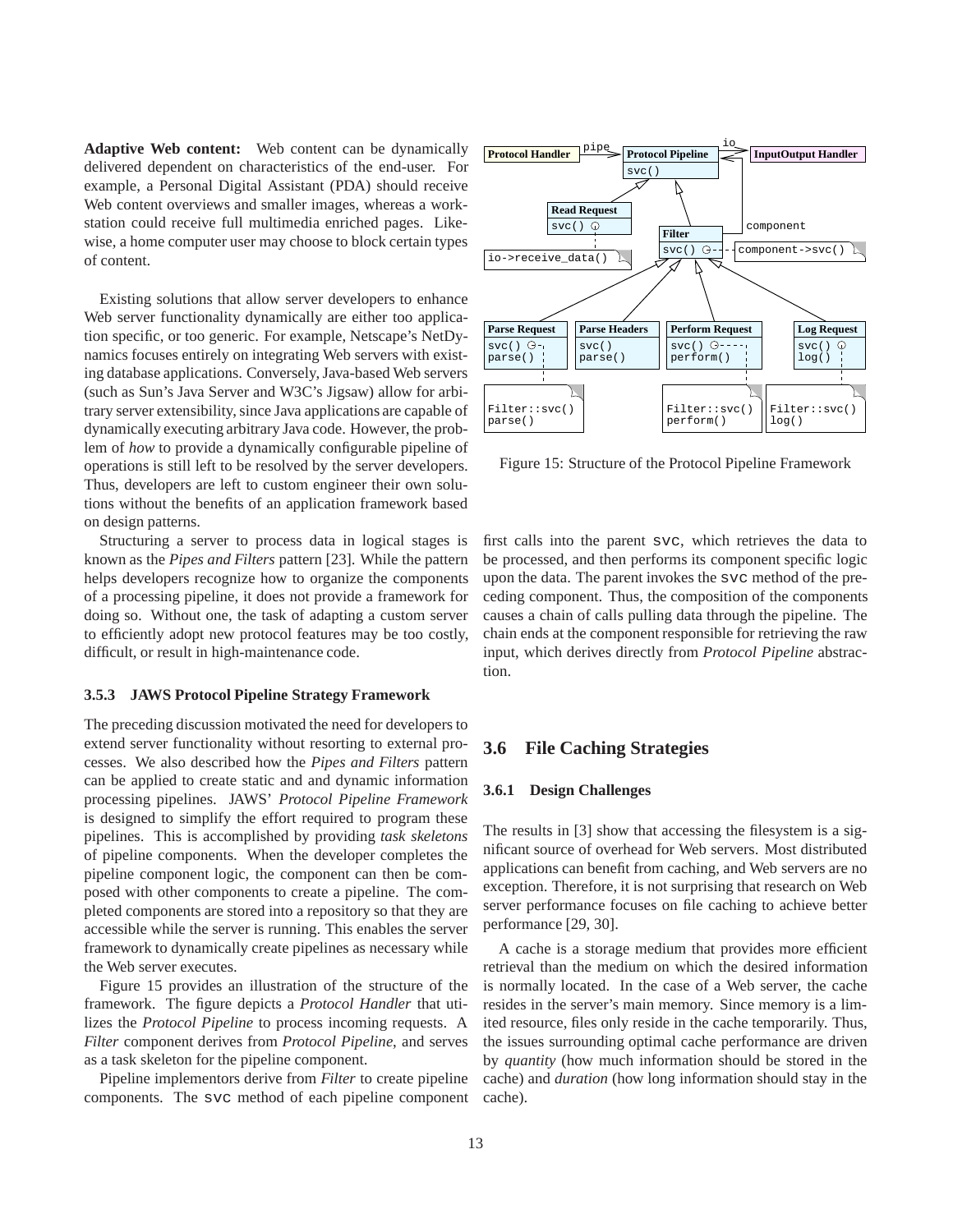### **3.6.2 Alternative Solution Strategies**

Quantity and duration are strongly influenced by the size allocated to the cache. If memory is scarce, it may by undesirable to cache a few large files since caching many smaller files will give better average performance. If more memory is available, caching larger files may be feasible.

**Least Recently Used (LRU) caching:** This cache replacement strategy assumes most requests for cached files have *temporal* locality, *i.e.*, a requested file will soon be requested again. Thus, when the act of inserting a new file into the cached requires the removal of another file, the file that was *least recently used* is removed. This strategy is relevant to Web systems that serve content with temporal properties (such as daily news reports and stock quotes).

**Least Frequently Used (LFU) caching:** This cache replacement strategy assumes files that have been requested frequently are more likely to be requested again, another form of temporal locality. Thus, cache files that have been *least frequently used* are the first to be replaced in the cache. This strategy is relevant to Web systems with relatively static content, such as Lexis-Nexis and other databases of historical fact.

**Hinted caching:** This form of caching is proposed in [29]. This strategy stems from analysis of Web page retrieval patterns that seem to indicate that Web pages have *spatial* locality. That is, a user browsing a Web page is likely to browse the links within the page. Hinted caching is related to *pre-fetching*, though [29] suggests that the HTTP protocol be altered to allow statistical information about the links (or *hints*) to be sent back to the requester. This modification allows the client to decide which pages to pre-fetch. The same statistical information can be used to allow the server to determine which pages to *pre-cache*.

**Structured caching:** This refers to caches that have knowledge of the data being cached. For HTML pages, structured caching refers to storing the cached files to support hierarchical browsing of a single Web page. Thus, the cache takes advantage of the structure that is present in a Web page to determine the most relevant portions to be transmitted to the client (*e.g.*, a top level view of the page). This can potentially speed up Web access for clients with limited bandwidth and main memory, such as PDAs. Structured caching is related to the use of B-tree structures in databases, which minimize the number of disk accesses required to retrieve data for a query.

#### **3.6.3 JAWS Cached Virtual Filesystem Framework**

The solutions described above present several strategies for implementing a file cache. However, employing a fixed caching strategy does not always provide optimal performance [31]. The JAWS Cached Virtual Filesystem Framework addresses this issue in two ways. For one, it allows the cache replacement algorithms and cache strategy to be easily integrated into the framework. Furthermore, by utilizing strategy profiles, these algorithms and strategies can be dynamically selected in order to optimize performance under changing server load conditions.

Figure 16 illustrates to components in JAWS that collaborate to make the Cached Virtual Filesystem Frame-



Figure 16: Structure of the Cached Virtual Filesystem

work. The *InputOutput* object instantiates a *Filecache Handle*, through which file interactions, such as reading and writing, are conducted. The *Filecache Handle* references a *Filecache Object*, which is managed by the *Filecache* component. The *Filecache Object* maintains information that is shared across all handles that reference it, such as the base address of the memory mapped file. The *Filecache* component is the heart of the Cached Virtual Filesystem Framework. It manages *Filecache Objects* through hashing, and follows the *State* pattern as it is choosing a *Cache Strategy* to fulfill the file request. The *Cache Strategy* component utilizes the *Strategy* pattern to allow different cache replacement algorithms, such as LRU and LFU, to be interchangeable.

## **3.7 The JAWS Framework Revisited**

Section 2 motivated the need for frameworks and patterns to build high-performance Web servers. We used JAWS as an example of how frameworks and patterns can enable programmers to avoid common pitfalls of developing Web server software. Together, patterns and frameworks support the reuse of integrated components and design abstractions [4].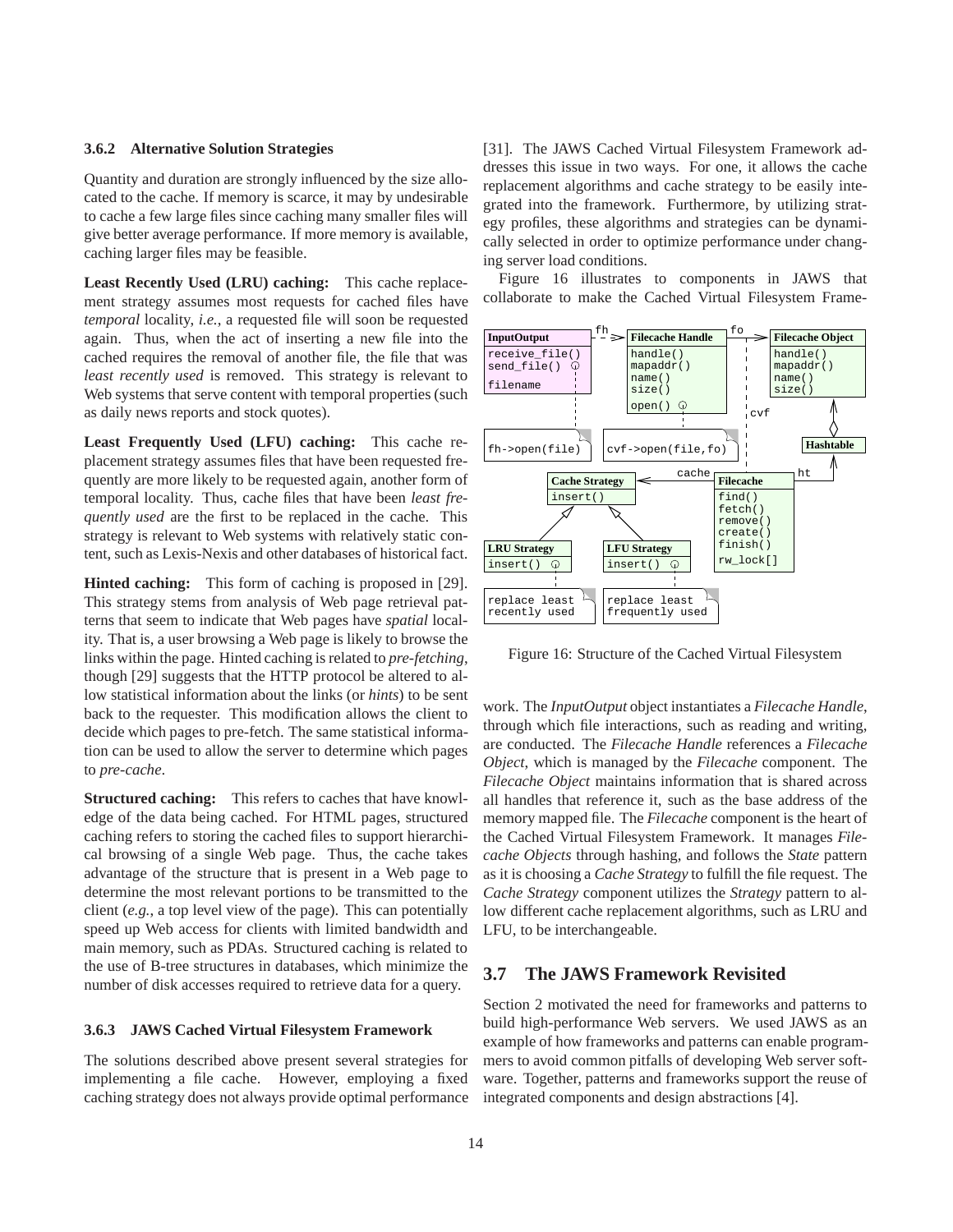Section 3 has described how the JAWS framework is architected and the strategies it provides. To articulate the organization of JAWS' design, we outlined the strategic and tactical design patterns that had the largest impact on the JAWS framework. The *Acceptor*, *Reactor*, *Proactor*, *Active Object*, and *Service Configurator* patterns are among the most significant strategic patterns. The *Strategy*, *Adapter*, *State*, and *Singleton* patterns are influential tactical patterns used in JAWS.

These patterns were chosen to provide the scaffolding of the JAWS architecture. The patterns described the necessary collaborating entities, which took the form of smaller components. From this, the major components of the framework, (*i.e.*, the *Concurrency Strategy*, *IO Strategy*, *Protocol Pipeline*, and the *Cached Virtual Filesystem* frameworks), were constructed and integrated into a skeleton application. Developers can use this skeleton to construct specialized Web server software systems by customizing certain sub-components of the framework (*e.g.*, *Filters* and *Cache Strategies*).

Figure 17 shows how all the patterns and components of the JAWS framework are integrated. The JAWS framework promotes the construction of high-performance Web servers in the following ways. First, it provides several pre-configured concurrency and I/O dispatching models, a file cache offering standard cache replacement strategies, and a framework for implementing protocol pipelines. Second, the patterns used in the JAWS framework help to decouple Web server strategies from (1) implementation details and (2) configuration time. This decoupling enables new strategies to be integrated easily into JAWS. Finally, JAWS is designed to allow the server to alter its behavior statically and dynamically. For instance, with an appropriate strategy profile, JAWS can accommodate different conditions that may occur during the run-time execution of a Web server. By applying these extensible strategies and components with dynamic adaptation, JAWS simplifies the development and configuration of high-performance Web servers.

# **4 Web Server Benchmarking Testbed and Empirical Results**

Section 3 described the patterns and framework components that enable JAWS to adapt statically and dynamically to its environment. Although this flexibility is beneficial, the success of a Web server ultimately depends on how well it meets the performance demands of the Internet, as well as corporate Intranets. Satisfying these demands requires a thorough understanding of the key factors that affect Web server performance.

This section describes performance results obtained while systematically applying different load conditions on different configurations of JAWS. The results illustrate how no single configuration performs optimally for all load conditions. This demonstrates the need for flexible frameworks like JAWS that can be reconfigured to achieve optimal performance under changing load conditions.

## **4.1 Hardware Testbed**

Our hardware testbed is shown in Figure 18. The testbed con-



Figure 18: Benchmarking Testbed Overview

sists of two Micron Millennia PRO2 plus workstations. Each PRO2 has 128 MB of RAM and is equipped with 2 PentiumPro processors. The client machine has a clock speed of 200 MHz, while the server machine runs 180 MHz. In addition, each PRO2 has an ENI-155P-MF-S ATM card made by Efficient Networks, Inc. and is driven by Orca 3.01 driver software. The two workstations were connected via an ATM network running through a FORE Systems ASX-200BX, with a maximum bandwidth of 622 Mbps. However, due to limitations of LAN emulation mode, the peak bandwidth of our testbed is approximately 120 Mbps.

## **4.2 Software Request Generator**

We used the WebSTONE [32] v2.0 benchmarking software to collect client- and server-side metrics. These metrics included *average server throughput*, and *average client latency*. Web-STONE is a standard benchmarking utility, capable of generating load requests that simulate typical Web server file access patterns. Our experiments used WebSTONE to generate loads and gather statistics for particular file sizes in order to determine the impacts of different concurrency and event dispatching strategies.

The file access pattern used in the tests is shown in Table 1. This table represents actual load conditions on popular servers, based on a study of file access patterns conducted by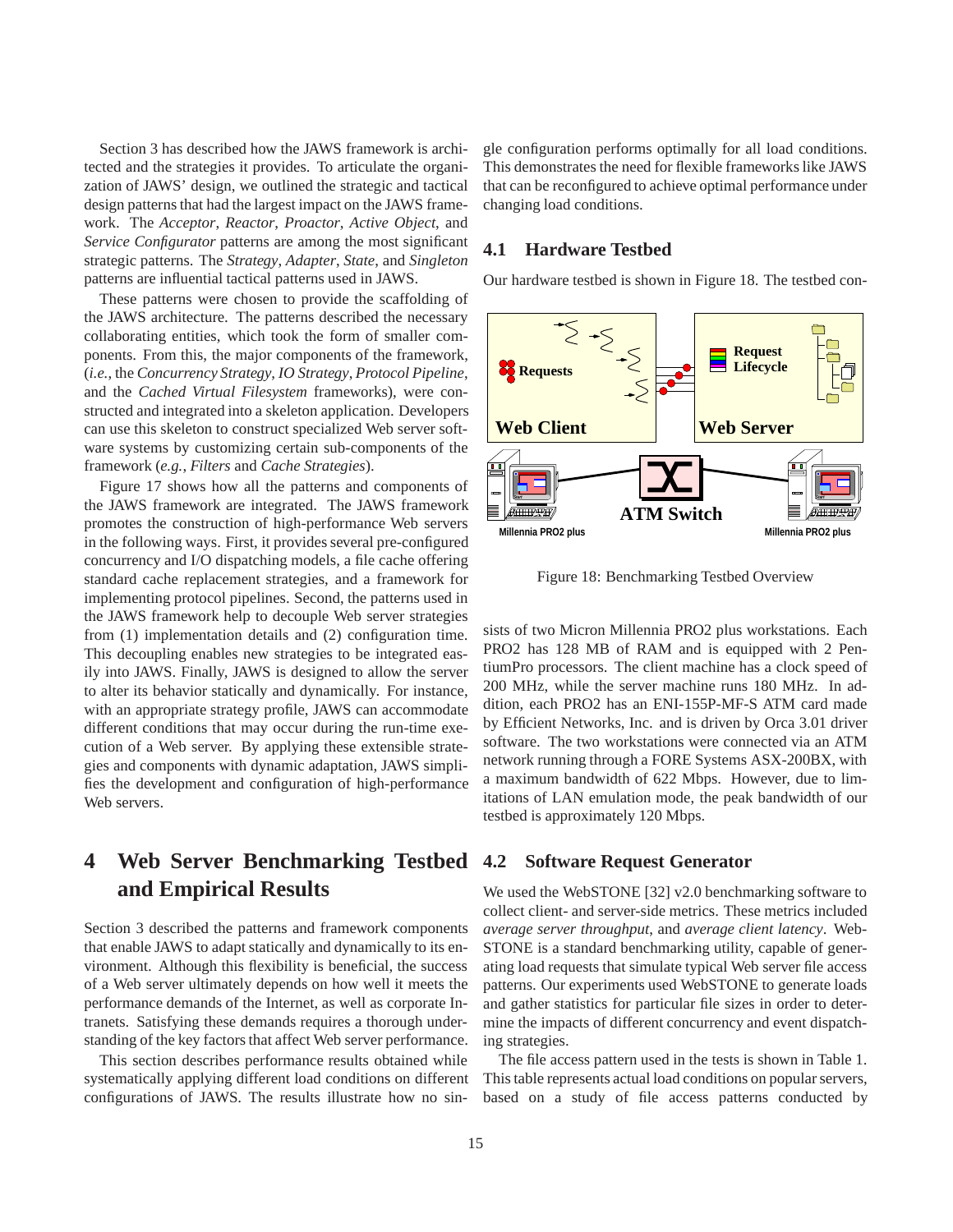

Figure 17: The JAWS Web Server Framework

| <b>Document Size</b> | <b>Frequency</b> |
|----------------------|------------------|
| 500 bytes            | 35%              |
| 5 Kbytes             | 50%              |
| 50 Kbytes            | 14%              |
| 5 Mbytes             | $1\%$            |

Table 1: File Access Patterns

SPEC [33].

## **4.3 Experimental Results**

The results presented below compare the performance of several different adaptations of the JAWS Web server. We discuss the effect of different event dispatching and I/O models on throughput and latency. For this experiment, three adaptations of JAWS were used.

- 1. **Synchronous Thread-per-Request:** In this adaptation, JAWS was configured to spawn a new thread to handle each incoming request, and to utilize synchronous I/O.
- 2. **Synchronous Thread Pool:** JAWS was configured to pre-spawn a thread pool to handle the incoming requests, while utilizing synchronous I/O.
- 3. **Asynchronous Thread Pool:** For this configuration, JAWS was configured to pre-spawn a thread pool to handle incoming requests, while utilizing TransmitFile for asynchronous I/O. TransmitFile is a custom

Win32 function that sends file data over a network connection, either synchronously or asynchronously.

Throughput is defined as the average number of bits received per second by the client. A high-resolution timer for throughput measurement was started before the client benchmarking software sent the HTTP request. The high-resolution timer stops just after the connection is closed at the client end. The number of bits received includes the HTML headers sent by the server.

Latency is defined as the average amount of delay in milliseconds seen by the client from the time it sends the request to the time it completely receives the file. It measures how long an end user must wait after sending an HTTP GET request to a Web server, and before the content begins to arrive at the client. The timer for latency measurement is started just before the client benchmarking software sends the HTTP request and stops just after the client finishes receiving the requested file from the server.

The five graphs shown for each of throughput and latency represent different file sizes used in each experiment, 500 bytes through 5 Mbytes by factors of 10. These files sizes represent the spectrum of files sizes benchmarked in our experiments, in order to discover what impact file size has on performance.

### **4.3.1 Throughput Comparisons**

Figures 19-23 demonstrate the variance of throughput as the size of the requested file and the server hit rate are systemat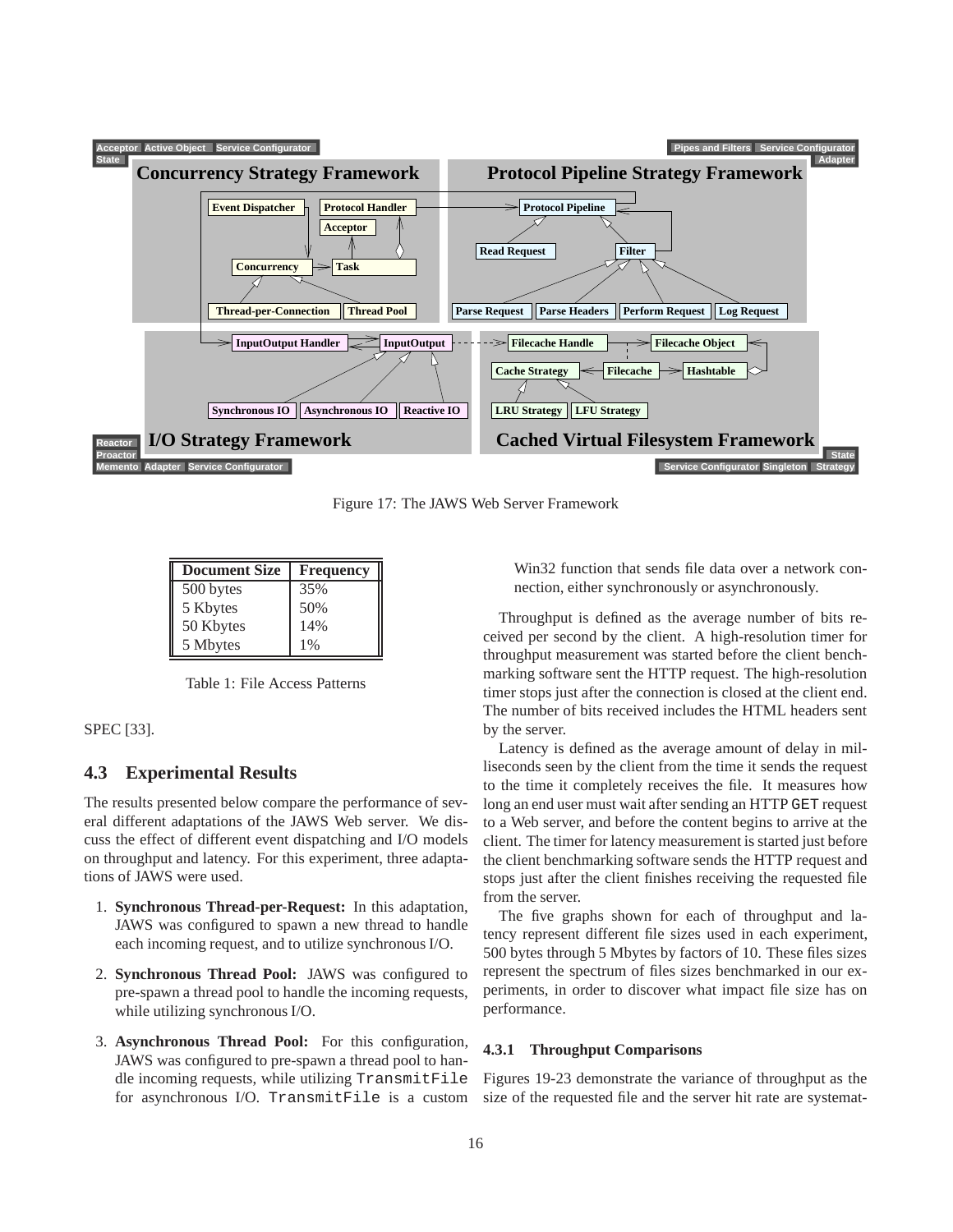ically increased. As expected, the throughput for each connection generally degrades as the connections per second increases. This stems from the growing number of simultaneous connections being maintained, which decreases the throughput per connection.

As shown in Figure 21, the throughput of Thread-per-Request can degrade rapidly for smaller files as the connection load increases. In contrast, the throughput of the synchronous Thread Pool implementation degrade more gracefully. The reason for this difference is that Thread-per-Request incurs higher thread creation overhead since a new thread is spawned for each GET request. In contrast, thread creation overhead in the Thread Pool strategy is amortized by pre-spawning threads when the server begins execution.

The results in figures 19-23 illustrate that TransmitFile performs extremely poorly for small files (*i.e.,* <sup>&</sup>lt; 50 Kbytes). Our experiments indicate that the performance of TransmitFile depends directly upon the number of simultaneous requests. We believe that during heavy server loads (*i.e.*, high hit rates), TransmitFile is forced to wait while the kernel services incoming requests. This creates a high number of simultaneous connections, degrading server performance.

As the size of the file grows, however, TransmitFile rapidly outperforms the synchronous dispatching models. For instance, at heavy loads with the 5 Mbyte file (shown in Figure 23), it outperforms the next closest model by nearly 40%. TransmitFile is optimized to take advantage of Windows NT kernel features, thereby reducing the number of data copies and context switches.

#### **4.3.2 Latency Comparisons**

Figures 19-23 demonstrate the variance of latency performance as the size of the requested file and the server hit rate increase. As expected, as the connections per second increases, the latency generally increases, as well. This reflects the additional load placed on the server, which reduces its ability to service new client requests.

As before, TransmitFile performs extremely poorly for small files. However, as the file size grows, its latency rapidly improves relative to synchronous dispatching during light loads.

## **4.3.3 Summary of Benchmark Results**

As illustrated in the results in this section, there is significant variance in throughput and latency depending on the concurrency and event dispatching mechanisms. For small files, the synchronous Thread Pool strategy provides better overall performance. Under moderate loads, the synchronous event dispatching model provides slightly better latency than the asynchronous model. Under heavy loads and with large file transfers, however, the asynchronous model using TransmitFile provides better quality of service. Thus, under Windows NT, an optimal Web server should adapt itself to either event dispatching and file I/O model, depending on the server's workload and distribution of file requests.



Figure 19: Experiment Results from 500 Byte File



Figure 20: Experiment Results from 5K File



Figure 21: Experiment Results from 50K File







Figure 23: Experiment Results from 5M File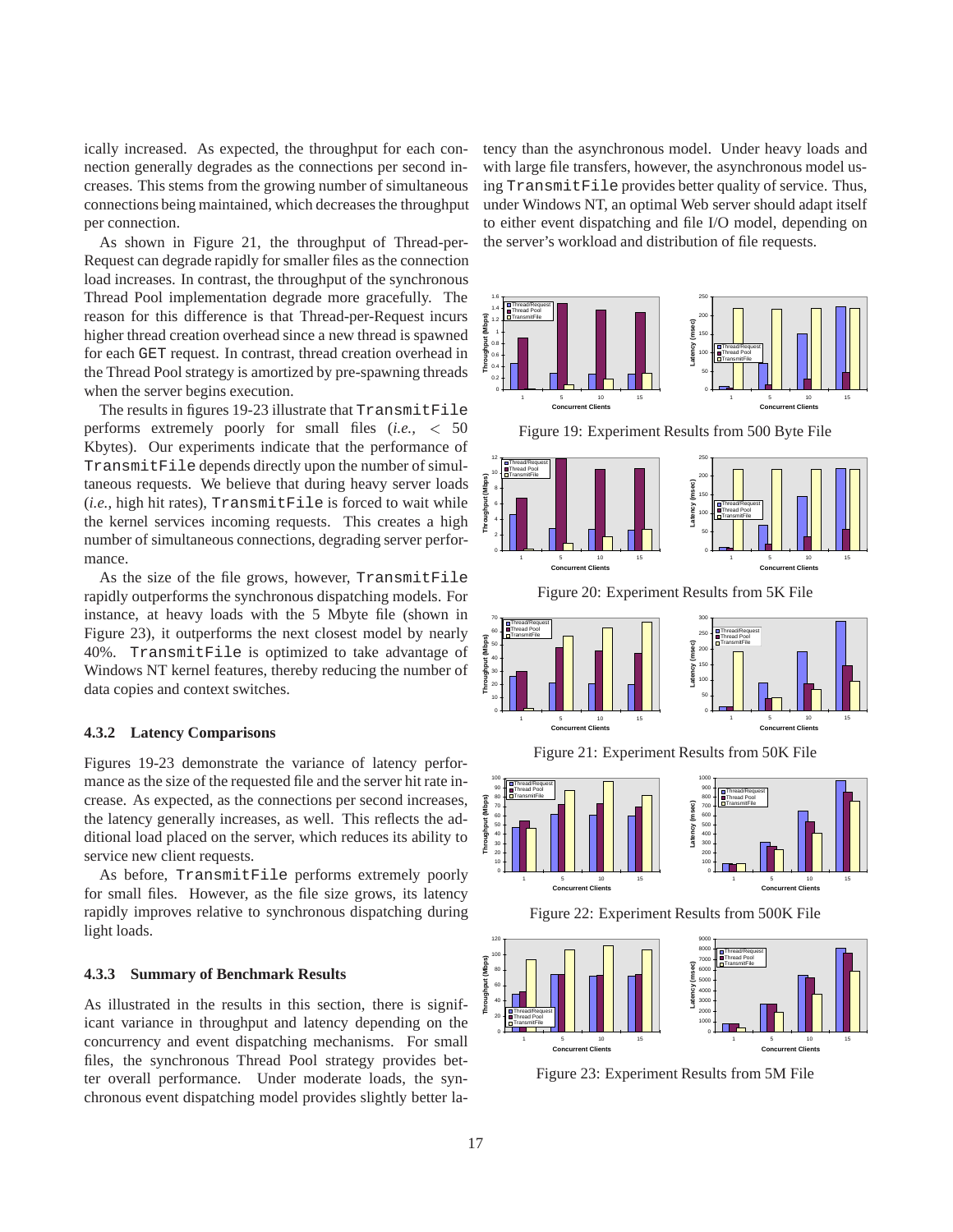## **4.4 A Summary of Techniques for Optimizing Web Servers**

From our research, we have found that it is possible to improve server performance with a superior server design (a similar observation was made in [34]). Thus, while it is undeniable that a "hard-coded" server (*i.e.*, one that uses fixed concurrency, I/O, and caching strategies) can provide excellent performance, a flexible server framework, such as JAWS, does not necessarily correlate with poor performance.

This section summarizes the most significant determinants of Web server performance. These observations are based on our studies [1, 3] of existing Web server designs and implementation strategies, as well as our experience tuning JAWS. These studies reveal the primary targets for optimizations to develop high performance Web servers.

**Lightweight concurrency:** Process-based concurrency mechanisms can yield poor performance, as seen in [3]. In multi-processor systems, a process-based concurrency mechanism might perform well, especially when the *number of processes are equal to the number of processors*. In this case, each processor can run a Web server process and context switching overhead is minimized.

In general, processes should be *pre-forked* to avoid the overhead of dynamic process creation. However, it is preferable to use lightweight concurrency mechanisms (*e.g.*, using POSIX threads) to minimize context switching overhead. As with processes, dynamic thread creation overhead can be avoided by *pre-spawning* threads into a pool at server start-up.

Specialized OS features: Often times, OS vendors will provide specialized programming interfaces which may give better performance. For example, Windows NT 4.0 provides the TransmitFile function, which uses the Windows NT virtual memory cache manager to retrieve the file data. TransmitFile allows data to be prepended and appended before and after the file data, respectively. This is particularly well-suited for Web servers since they typically send HTTP header data with the requested file. Hence, all the data to the client can be sent in a single system call, which minimizes mode switching overhead.

Usually, these interfaces must be benchmarked carefully against standard APIs to understand the conditions for which the special interface will give better performance. In the case of TransmitFile, our empirical data indicate that the asynchronous form of TransmitFile is the most efficient mechanism for transferring large files over sockets on Windows NT, as shown in Section 4.

**Request lifecycle system call overhead:** The request lifecycle in a Web server is defined as the sequence of instructions that must be executed by the server after it receives an HTTP request from the client and before it sends out the requested file. The time taken to execute the request lifecycle directly impacts the latency observed by clients. Therefore, it is important to minimize system call overhead and other processing in this path. The following describes various places in Web servers where such overhead can be reduced.

 **Reducing synchronization:** When dealing with concurrency, synchronization is often needed to serialize access to shared resources (such as the Cached Virtual Filesystem). However, the use synchronization penalizes performance. Thus, it is important to minimize the number of locks acquired (or released) during the request lifecycle. In [3], it is shown that servers that average a lower number of lock operations per request perform much better than servers that perform a high number of lock operations.

In some cases, acquiring and releasing locks can also result in *preemption*. Thus, if a thread reads in an HTTP request and then attempts to acquire a lock, it might be preempted, and may wait for a relatively long time before it is dispatched again. This increases the latency incurred by a Web client.

 **Caching files:** If the Web server does not perform file caching, at least two sources of overhead are incurred. First, there is overhead from the open system call. Second, there is accumulated overhead from iterative use of the read and write system calls to access the filesystem, unless the file is small enough to be retrieved or saved in a single call. Caching can be effectively performed using memory-mapped files, available in most forms of UNIX and on Windows NT.

 **Using "gather-write":** On UNIX systems, the writev system call allows multiple buffers to be written to a device in a single system call. This is useful for Web servers since the typical server response contains a number of header lines in addition to the requested file. By using "gather-write", header lines need not be concatenated into a single buffer before being sent, avoiding unnecessary data-copying.

 **Pre-computing HTTP responses:** Typical HTTP requests result in the server sending back the HTTP header, which contains the HTTP success code and the MIME type of the file requested, (*e.g.*, text/plain). Since such responses are part of the expected case they can be *pre-computed*. When a file enters the cache, the corresponding HTTP response can also be stored along with the file. When an HTTP request arrives, the header is thus directly available in the cache.

**Logging overhead:** Most Web servers support features that allow administrators to log the number of hits on various pages they serve. Logging is often done to estimate the load on the server at various times during the day. It is also commonly performed for commercial reasons, *e.g.*, Web sites might base their advertising rates on page hit frequencies. However, logging HTTP requests produces significant overhead for the following reasons: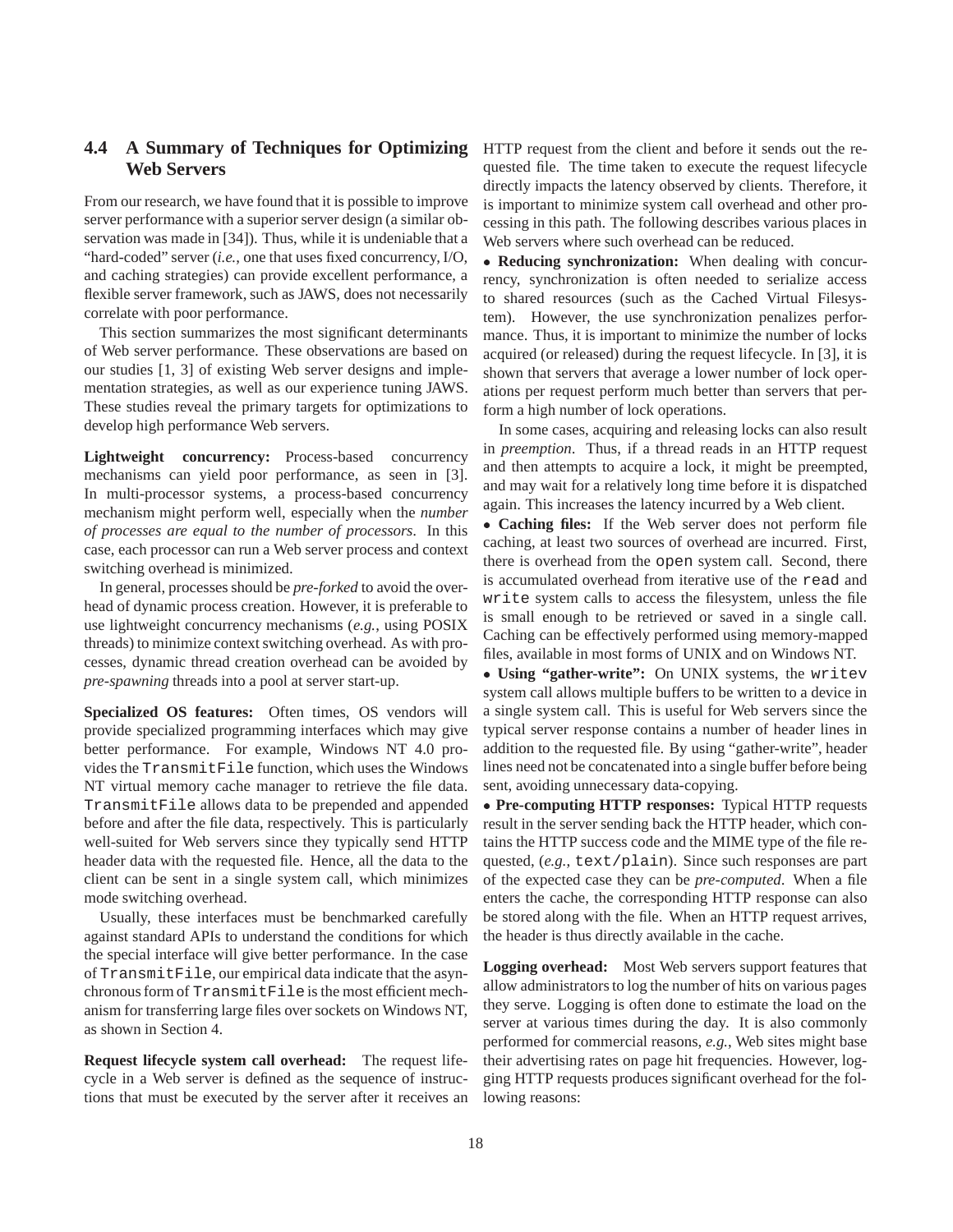**Filesystem access:** A heavily loaded Web server makes a significant number of I/O calls, which stresses the filesystem and underlying hardware. Writing data to log files increases this stress and thus contributes to lower performance. Keeping log files and the HTTP files on separate filesystems and, if possible, on separate physical devices can limit this overhead. **Synchronization overhead:** A typical Web server has multiple active threads or processes serving requests. If these threads/processes are required to log requests to a common shared log file, access to this log file needs to be synchronized, *i.e.*, at most one thread/process can write to the shared log file at any time. This synchronization introduces additional overhead and is thus detrimental to performance. This overhead can be reduced by keeping multiple independent log files. If

memory buffers are used, these should be stored in *threadspecific storage* to eliminate locking contention.

 **Reverse hostname lookups:** The IP address of the client is available to a Web server locally. However, the hostname is typically more useful information in the log file. Thus, the IP address of the client needs to be converted into the corresponding host name. This is typically done using *reverse DNS lookups*. Since these lookups often involve network I/O, they are very costly. Therefore, they should be avoided or completed asynchronously (using threads or asynchronous I/O).

 **Ident lookups:** The Ident protocol [35] allows a Web server to obtain the user name for a given HTTP connection. This typically involves setting up a new TCP/IP connection to the user's machine and thus involves a round-trip delay. Also, the ident lookup must be performed while the HTTP connection is active and therefore cannot be performed lazily. To achieve high performance, such lookups must thus be avoided whenever possible.

**Transport layer optimizations:** The following transport layer options should be configured to improve Web server performance over high-speed networks:

 **The listen backlog:** Most TCP implementations buffer incoming HTTP connections on a kernel-resident "listen queue" so that servers can dequeue them for servicing using accept. If the TCP listen queue exceeds the "backlog" parameter to the listen call, new connections are refused by TCP. Thus, if the volume of incoming connections is expected to be high, the capacity of the kernel queue should be increased by giving a higher backlog parameter (which may require modifications to the OS kernel).

 **Socket send buffers:** Associated with every socket is a send buffer, which holds data sent by the server, while it is being transmitted across the network. For high performance, it should be set to the highest permissible limit (*i.e.*, large buffers). On Solaris, this limit is 64k.

 **Nagle's algorithm (RFC 896):** Some TCP/IP implementations implement Nagle's Algorithm to avoid *congestion*. This can often result in data getting delayed by the network layer before it is actually sent over the network. Several latencycritical applications (such as X-Windows) disable this algorithm, (*e.g.*, Solaris supports the TCP NO DELAY socket option). Disabling this algorithm can improve latency by forcing the network layer to send packets out as soon as possible.

# **5 Concluding Remarks**

As computing power and network bandwidth have increased dramatically over the past decade, so has the complexity involved in developing communication software. In particular, the design and implementation of high-performance Web server software is expensive and error-prone. Much of the cost and effort stems from the continual rediscovery and reinvention of fundamental design patterns and framework components. Moreover, the growing heterogeneity of hardware architectures and diversity of OS and network platforms make it hard to build correct, portable, and efficient Web servers from scratch.

Building a high-performance Web server requires an understanding of the performance impact of each subsystem in the server, *e.g.*, concurrency and event dispatching, server request processing, filesystem access, and data transfer. Efficiently implementing and integrating these subsystems requires developers to meet various design challenges and navigate through alternative solutions. Understanding the tradeoffs among these alternatives is essential to providing optimal performance. However, the effort required to develop *ad hoc* designs is often not cost effective as requirements (inevitably) change. As examples, the performance may prove to be inadequate, additional functionality may be required, or the software may need to be ported to a different architecture.

Object-oriented application frameworks and design patterns help to reduce the cost and improve the quality of software by leveraging proven software designs and implementations to produce reusable components that can be customized to meet new application requirements. The JAWS framework described in this paper demonstrates how the development of high-performance Web servers can be simplified and unified. The key to the success of JAWS is its ability to capture common communication software design patterns and consolidate these patterns into flexible framework components that efficiently encapsulate and enhance low-level OS mechanisms for concurrency, event demultiplexing, dynamic configuration, and file caching. The benchmarking results presented here serve to illustrate the effectiveness of using frameworks to develop high-performance applications. It brings to light that flexible software is not antithetical to performance.

The source code and documentation for JAWS are available at www.cs.wustl.edu/~schmidt/ACE.html.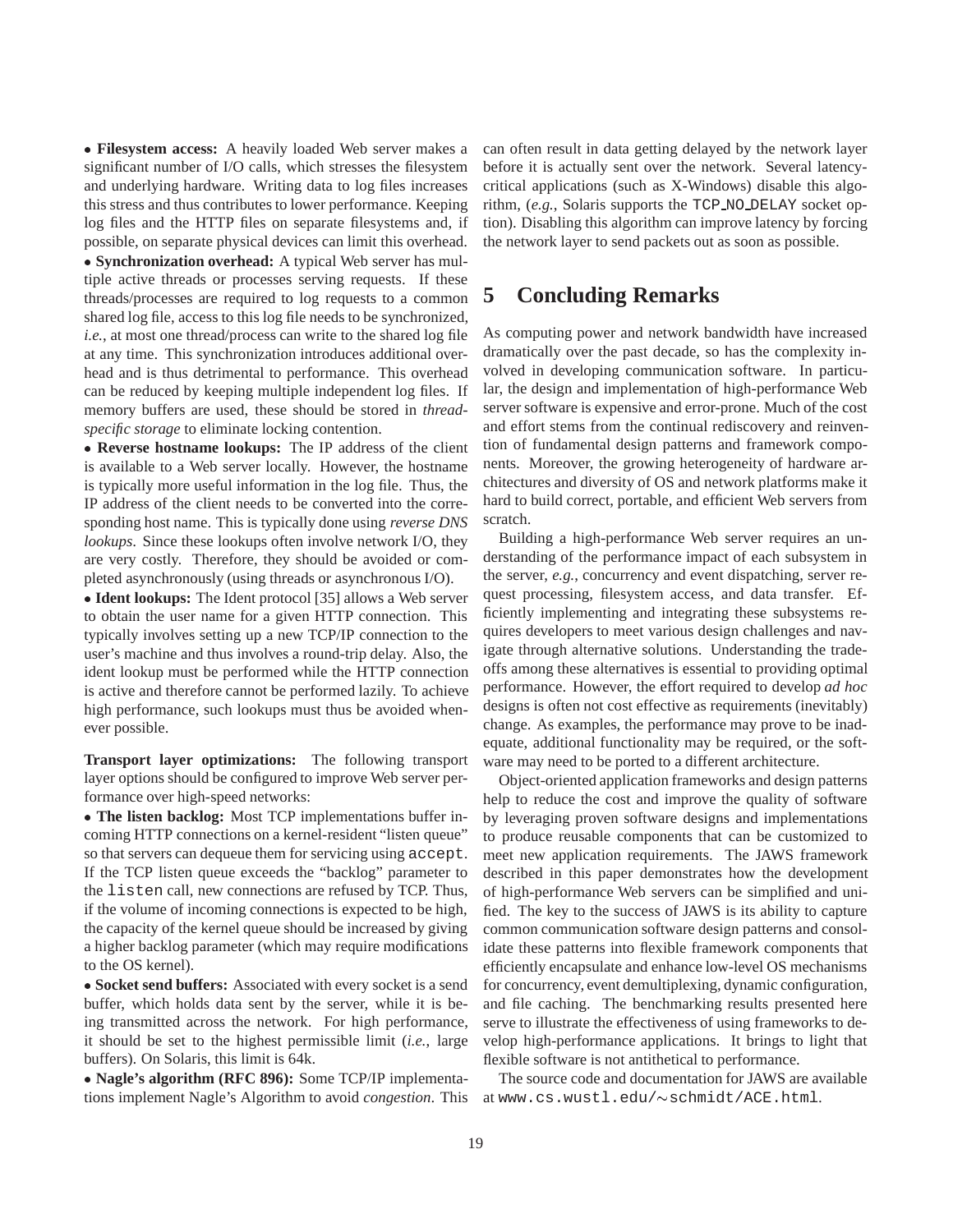# **References**

- [1] J. Hu, I. Pyarali, and D. C. Schmidt, "Measuring the Impact of Event Dispatching and Concurrency Models on Web Server Performance Over High-speed Networks," in *Proceedings of the* <sup>2</sup> nd *Global Internet Conference*, IEEE, November 1997.
- [2] I. Pyarali, T. H. Harrison, and D. C. Schmidt, "Design and Performance of an Object-Oriented Framework for High-Performance Electronic Medical Imaging," *USENIX Computing Systems*, vol. 9, November/December 1996.
- [3] J. Hu, S. Mungee, and D. C. Schmidt, "Principles for Developing and Measuring High-performance Web Servers over ATM," in *Proceeedings of INFOCOM '98*, March/April 1998.
- [4] R. Johnson, "Frameworks = Patterns + Components," *Communications of the ACM*, vol. 40, Oct. 1997.
- [5] E. Gamma, R. Helm, R. Johnson, and J. Vlissides, *Design Patterns: Elements of Reusable Object-Oriented Software*. Reading, MA: Addison-Wesley, 1995.
- [6] D. C. Schmidt and T. Suda, "An Object-Oriented Framework for Dynamically Configuring Extensible Distributed Communication Systems," *IEE/BCS Distributed Systems Engineering Journal (Special Issue on Configurable Distributed Systems)*, vol. 2, pp. 280–293, December 1994.
- [7] D. C. Schmidt, "Applying Design Patterns and Frameworks to Develop Object-Oriented Communication Software," in *Handbook of Programming Languages* (P. Salus, ed.), MacMillan Computer Publishing, 1997.
- [8] D. C. Schmidt, "A Family of Design Patterns for Applicationlevel Gateways," *The Theory and Practice of Object Systems (Special Issue on Patterns and Pattern Languages)*, vol. 2, no. 1, 1996.
- [9] T. H. Harrison, D. L. Levine, and D. C. Schmidt, "The Design and Performance of a Real-time CORBA Event Service," in *Proceedings of OOPSLA '97*, (Atlanta, GA), ACM, October 1997.
- [10] D. C. Schmidt and C. Cleeland, "Applying Patterns to Develop Extensible and Maintainable ORB Middleware," *Communications of the ACM, to appear*, 1998.
- [11] M. K. McKusick, K. Bostic, M. J. Karels, and J. S. Quarterman, *The Design and Implementation of the 4.4BSD Operating System*. Addison Wesley, 1996.
- [12] "Information Technology Portable Operating System Interface (POSIX) – Part 1: System Application: Program Interface (API) [C Language]," 1995.
- [13] W. R. Stevens, *UNIX Network Programming, Second Edition*. Englewood Cliffs, NJ: Prentice Hall, 1997.
- [14] D. C. Schmidt, "Reactor: An Object Behavioral Pattern for Concurrent Event Demultiplexing and Event Handler Dispatching," in *Pattern Languages of Program Design* (J. O. Coplien and D. C. Schmidt, eds.), pp. 529–545, Reading, MA: Addison-Wesley, 1995.
- [15] R. G. Lavender and D. C. Schmidt, "Active Object: an Object Behavioral Pattern for Concurrent Programming," in *Pattern Languages of Program Design* (J. O. Coplien, J. Vlissides, and N. Kerth, eds.), Reading, MA: Addison-Wesley, 1996.
- [16] D. C. Schmidt, "Experience Using Design Patterns to Develop Reuseable Object-Oriented Communication Software," *Communications of the ACM (Special Issue on Object-Oriented Experiences)*, vol. 38, October 1995.
- [17] A. Stepanov and M. Lee, "The Standard Template Library," Tech. Rep. HPL-94-34, Hewlett-Packard Laboratories, April 1994.
- [18] D. C. Schmidt, "ACE: an Object-Oriented Framework for Developing Distributed Applications," in *Proceedings of the* <sup>6</sup> th *USENIX C++ Technical Conference*, (Cambridge, Massachusetts), USENIX Association, April 1994.
- [19] D. C. Schmidt, "Acceptor and Connector: Design Patterns for Initializing Communication Services," in *Pattern Languages of Program Design* (R. Martin, F. Buschmann, and D. Riehle, eds.), Reading, MA: Addison-Wesley, 1997.
- [20] P. Jain and D. C. Schmidt, "Service Configurator: A Pattern for Dynamic Configuration of Services," in *Proceedings of the* <sup>3</sup> rd *Conference on Object-Oriented Technologies and Systems*, USENIX, June 1997.
- [21] T. Harrison, I. Pyarali, D. C. Schmidt, and T. Jordan, "Proactor – An Object Behavioral Pattern for Dispatching Asynchronous Event Handlers," in *The* 4<sup>th</sup> Pattern Languages of *Programming Conference (Washington University technical report #WUCS-97-34)*, September 1997.
- [22] I. Pyarali, T. H. Harrison, and D. C. Schmidt, "Asynchronous Completion Token: an Object Behavioral Pattern for Efficient Asynchronous Event Handling," in *Pattern Languages of Program Design* (R. Martin, F. Buschmann, and D. Riehle, eds.), Reading, MA: Addison-Wesley, 1997.
- [23] F. Buschmann, R. Meunier, H. Rohnert, P. Sommerlad, and M. Stal, *Pattern-Oriented Software Architecture - A System of Patterns*. Wiley and Sons, 1996.
- [24] D. C. Schmidt, "GPERF: A Perfect Hash Function Generator," in *Proceedings of the*  $2^{nd}$  C++ Conference, (San Francisco, California), pp. 87–102, USENIX, April 1990.
- [25] P. Jain and D. C. Schmidt, "Service Configurator: A Pattern for Dynamic Configuration and Reconfiguration of Communication Services," in *The* <sup>3</sup> rd *Pattern Languages of Programming Conference (Washington University technical report #WUCS-97-07)*, February 1997.
- [26] T. Berners-Lee, R. T. Fielding, and H. Frystyk, "Hypertext Transfer Protocol – HTTP/1.0," Informational RFC 1945, Network Working Group, May 1996. Available from http://www.w3.org/.
- [27] R. Fielding, J. Gettys, J. Mogul, H. Frystyk, and T. Berners-Lee, "Hypertext Transfer Protocol – HTTP/1.1," Standards Track RFC 2068, Network Working Group, January 1997. Available from http://www.w3.org/.
- [28] D. C. Schmidt and C. D. Cranor, "Half-Sync/Half-Async: an Architectural Pattern for Efficient and Well-structured Concurrent I/O," in *Pattern Languages of Program Design* (J. O. Coplien, J. Vlissides, and N. Kerth, eds.), Reading, MA: Addison-Wesley, 1996.
- [29] J. C. Mogul, "Hinted caching in the Web," in *Proceedings of the Seventh SIGOPS European Workshop: Systems Support for Worldwide Applications*, 1996.